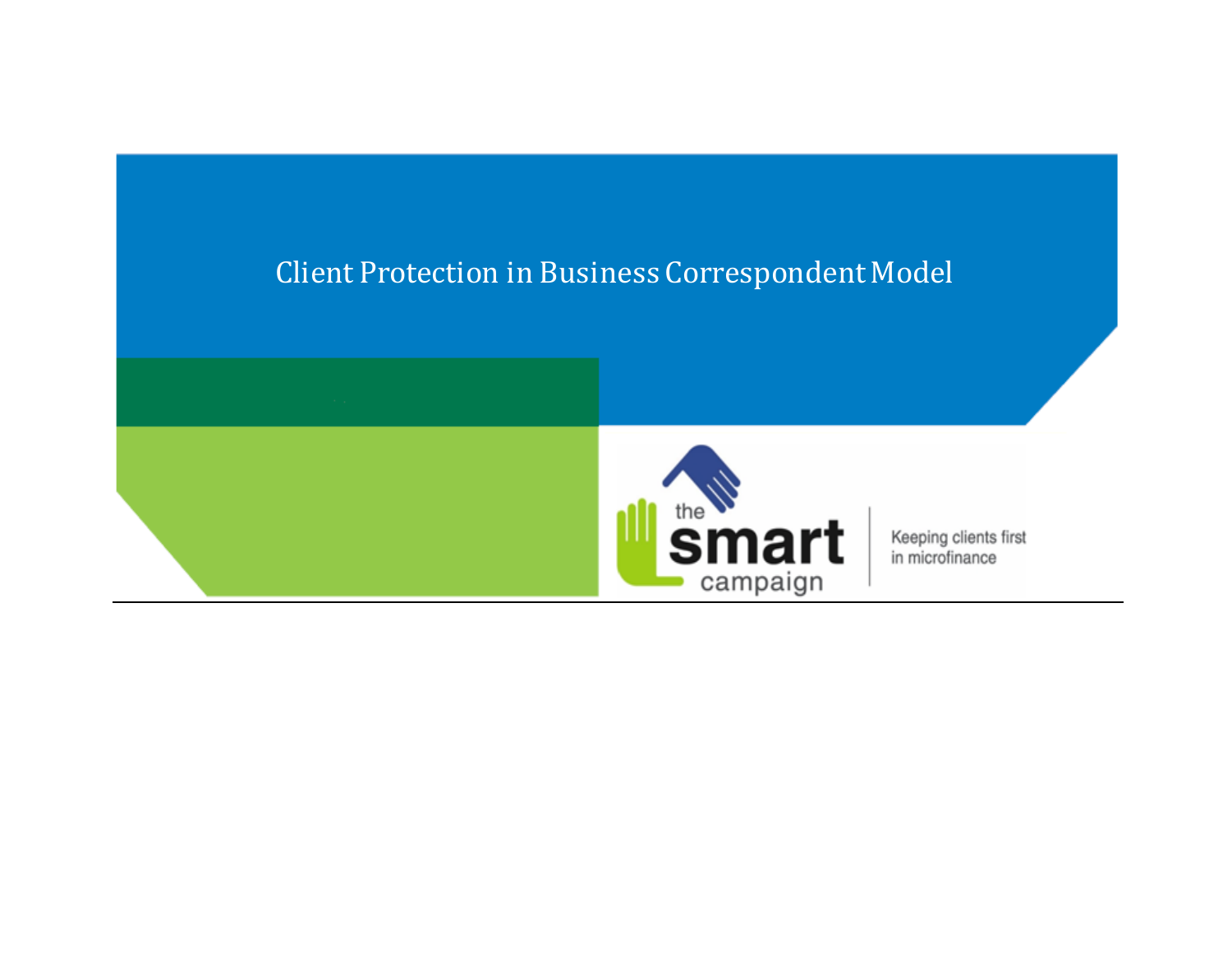## **Client Protection in the Business Correspondent (BC) Model**

## **Contents**

|    | 2.1 |  |
|----|-----|--|
|    | 2.2 |  |
|    | 2.3 |  |
|    |     |  |
|    |     |  |
| 3. |     |  |
|    |     |  |
|    |     |  |



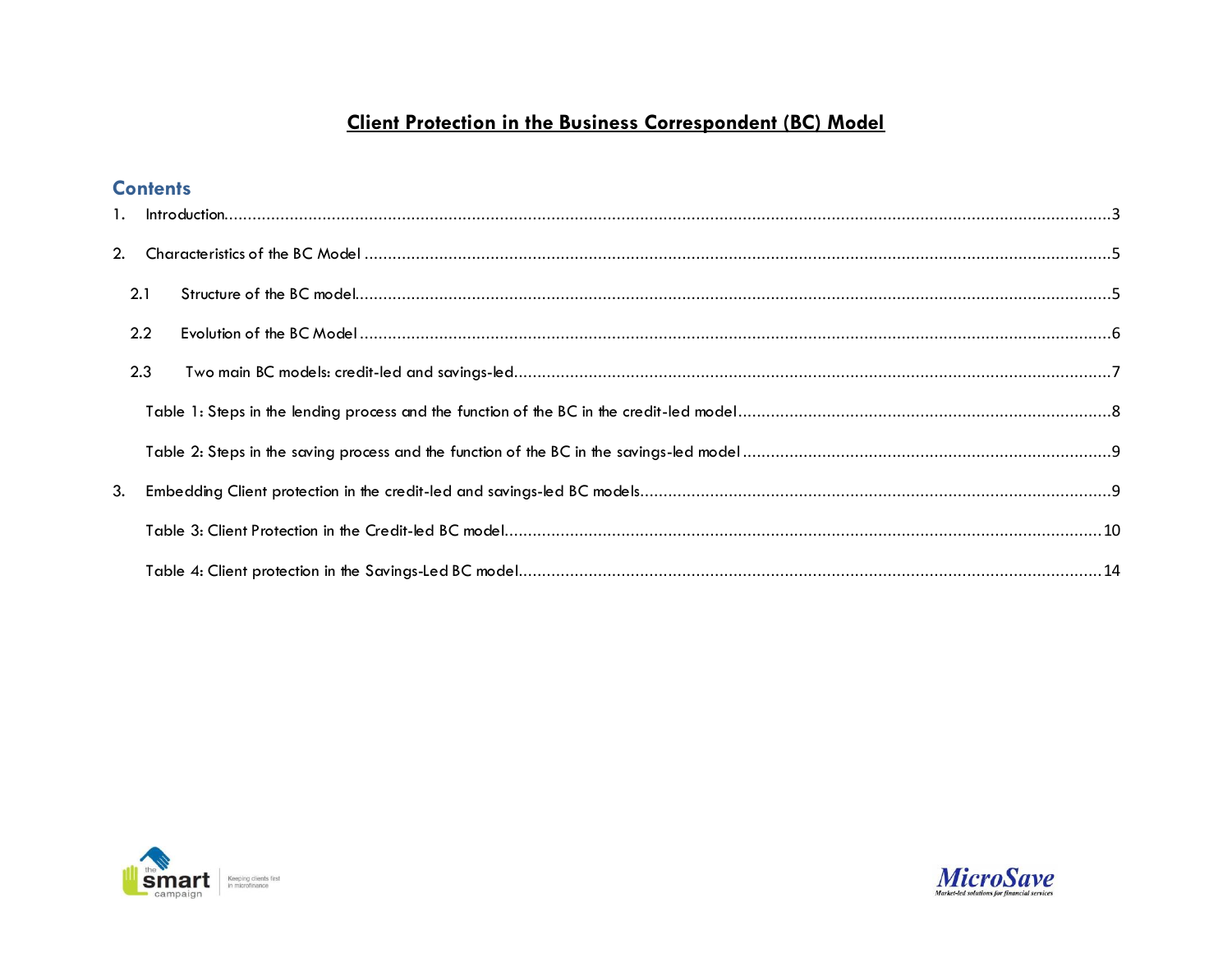## <span id="page-2-0"></span>**1. Introduction**

With the enthusiasm of banks coupled with support from the Government of India, the Business Correspondent (BC) model has come into prominence in recent years<sup>1</sup> and the focus has shifted to BCs to drive financial inclusion to expand outreach. While the BC model de-risks some of the MFI operations, there is a level of complexity involved since it is an epitome of a partnership model, requiring partnership between diverse stakeholders operating in unusual geographic areas. In this tool, Smart Campaign has made an attempt to capture some of the standardized processes of the BC Model (saving led and credit led) and integrate client protection principles into its key processes.

The BC model<sup>2</sup> was introduced in 2006 with the Reserve Bank of India's directive<sup>3</sup> that envisaged financial inclusion driven by technology. The RBI circular allowed banks to engage intermediaries in the form of BCs to reach-out to underserved clients. According to regulations, BCs are permitted to carry out transactions on behalf of the bank as agents. The eligibility criterion for BCs was initially restricted to organisations such as NGO-MFIs and other non-profits entities. However, these guidelines have since been reviewed and as described in a circular4, RBI has allowed individuals and Not for-profit NGOs to operate as BCs and more recently have also permitted Non-Deposit taking Non Banking Finance Companies (NBFCs) to act as Business Correspondents (BCs) to banks5.

The Business Correspondent model has reached significant scale with number of BCs engaged by banks having reached 221,341 as of March 20136. Recently post the Nachiket Mor Committee Report<sup>7</sup> and RBI directive on, 'Financial Inclusion on Extension of Banking Services, 2014'<sup>8</sup> the BC model has gained further momentum. However, the fundamental aspects of consumer protection are not adequately covered in the BC model9, and hence risks around over indebtedness, product design, client treatment and transparency remain significantly high. These risks sometimes are more pronounced in case of semi-literate or illiterate clients as the model itself is complex. The increasing number of deployments, clients, and agents makes it imperative to focus on putting in mechanisms in place that protect the clients, agents and the bank as such from mitigating client risks.

<sup>5</sup> http://www.rbi.org.in/scripts/BS\_CircularIndexDisplay.aspx?Id=8955





<sup>&</sup>lt;sup>1</sup> The Chairman of Prime Minister's Economic Advisory Council Dr. C. Rangarajan says "Banks are in the best position to lead financial inclusion. They have just got more teeth from the business Correspondent model and a sharper focus on self-help groups" Read more at<http://forbesindia.com/printcontent/19262>

<sup>&</sup>lt;sup>2</sup> Along with Business Correspondents (BCs), RBI permits another set of intermediaries for financial inclusion – Business Facilitators (BFs). While BCs are permitted to act as agents of the banks to carry out transactions, BFs can only play a facilitation role (for example, identification of clients, solicit proposals, facilitate the transactions etc). When an organisation is working as BC and BF for a bank, in such cases the staff (who will act as agents) will perform both activities for the bank. This tool considers such cases when the organization has both BC and BF agreements with the bank, and in this tool the two terms have been used interchangeably.

<sup>3</sup> Financial Inclusion by Extension of Banking Services - Use of Business Facilitators and Correspondents, [RBI/2005-06/288. DBOD.No.BL.BC. 58/22.01.001/2005-200](http://www.rbi.org.in/Scripts/BS_CircularIndexDisplay.aspx?Id=2718)6 4 Financial Inclusion by Extension of Banking Services - Use of Business Correspondents (BCs) RBI/2010-11/217 [DBOD.No.BL.BC.43](http://www.rbi.org.in/scripts/NotificationUser.aspx?Id=6017&Mode=0) / 22.01.009 / 2010-11

<sup>6</sup> Reserve Bank of India Publications, 2012 and 2013.

<sup>7</sup> http://rbidocs.rbi.org.in/rdocs/PublicationReport/Pdfs/CFS070114RFL.pdf

<sup>8</sup> RBI/2013-14/ 653 DBOD.No.BAPD.BC.122 /22.01.009/2013-14

<sup>&</sup>lt;sup>9</sup> Policy Brief # 7 : Is the Business Correspondent Model in Policy Paralysis? Puneet Chopra, Manoj Sharma and Mukesh Sadana, September 2012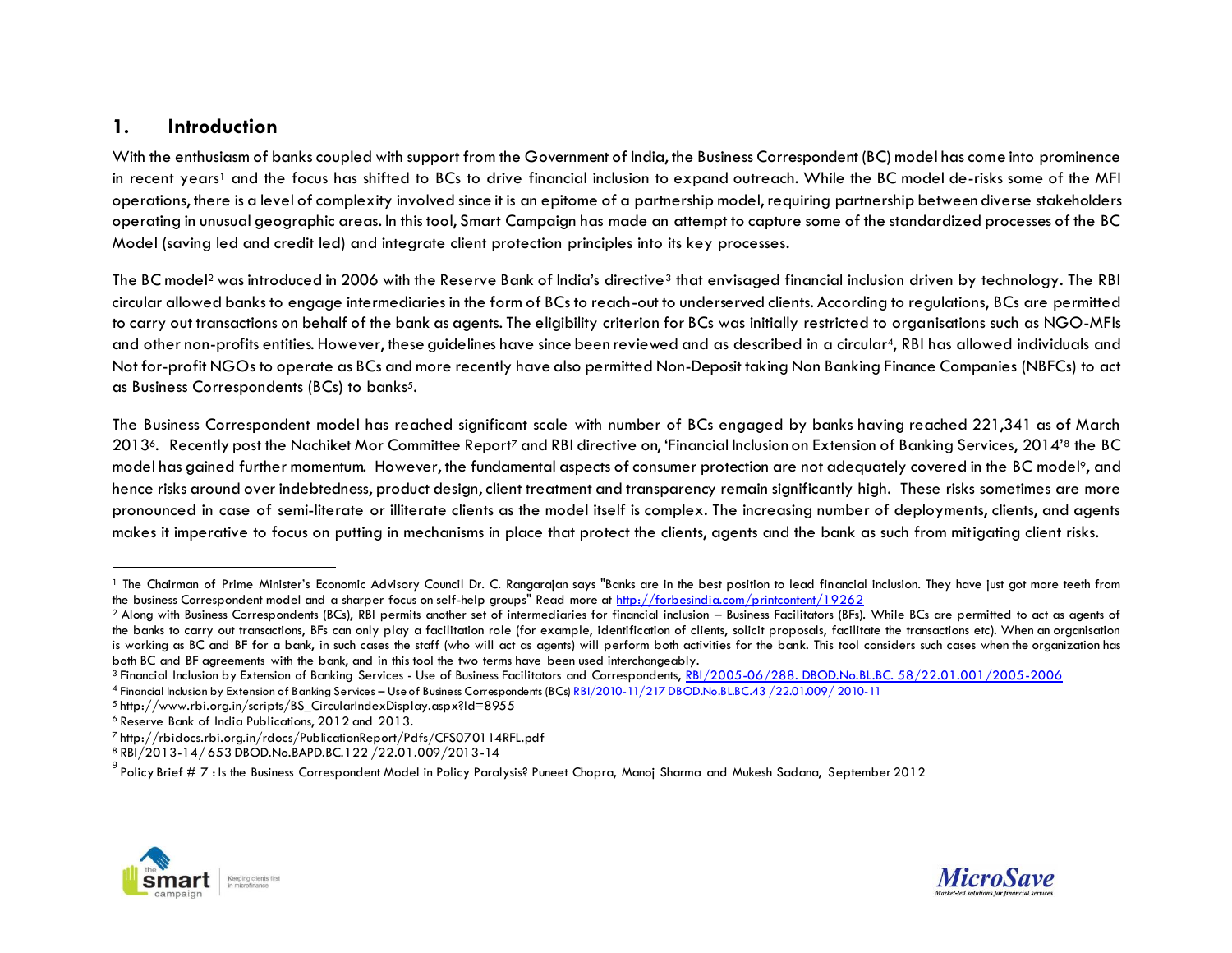If client protection risks are not addressed in the BC model the market may suffer from:

- Loss of consumer trust and low uptake of the products and services offered;
- Inability to make the business case for agents and for the sector as a whole;
- Negative media attention; and ultimately,
- Inability to achieve financial inclusion goals.

In view of this, the main objective of this tool is to address some of the client related risks inherent in the BC model by: "Providing guidelines around client protection in, Saving and Credit led Business Correspondent Models".

#### **1.1 Methodology for Tool Development**

The BC tool has been developed with inputs from a diverse set of players including practitioners', banks, microfinance institutions and technology provider in India, like IFC, GIZ, Grameen Foundation, Micro Save, Ratnakar Bank, Swadhaar and Eko Technologies. These players came together with the Smart Campaign, in a workshop to develop the BC tool. Participating institutions shared their models, business processes and then Campaign led the discussion to understand the client related risks and created a comprehensive framework, with good practices around the credit and savings processes. The Smart Campaign has also referenced some good practices from in-depth assessment of Ratnakar Bank's BC model and Smart Campaign's tools namely, Smart Savings: Client Protection in the Savings Process<sup>10</sup> and Smart Lending: Client Protection in the Group Lending Process<sup>11</sup>.

#### **1.2 Constraints of the Tool**

The Campaign recognizes that the landscape of BC models is diverse and it is not possible for us to capture the complexity of all models in this tool and hence for simplicity we have restricted this tool to two simple models one, Credit led BC Model and two Saving led BC Model. Also, throughout the mapping process we have used BC and CSP (Customer Service Point) interchangeably because BC models can be structured in different ways wherein, BC can either interact directly with the client or use sub-agent like a CSP (Customer Service Point) depending on the arrangement with the Bank it is collaborating with. Further, this tool attempts to set in a process of helping various participants implement pro client practices within their respective BC model but, is not an end in itself. The Smart Campaign will be developing DFS (Digital Financial Services) standards and indicators shortly to help initiate standardization for effective implementation.

<sup>11</sup> http://www.smartcampaign.org/tools-a-resources/461-smart-lending-client-protection-in-the-group-lending-process





 $^{10}$  http://www.smartcampaign.org/tools-a-resources/286-2011-01-27-17-36-14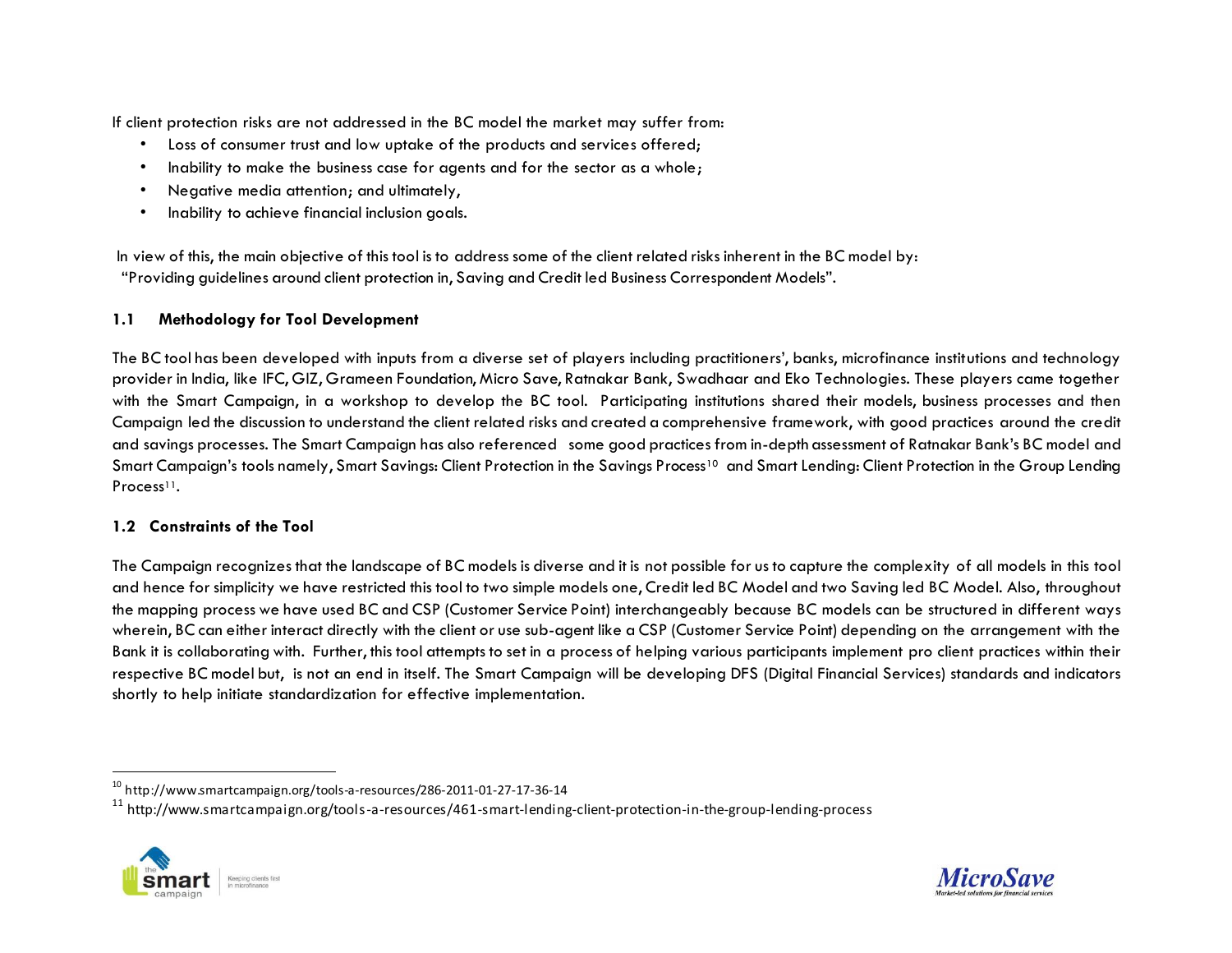## <span id="page-4-0"></span>**2. Characteristics of the BC Model**

#### <span id="page-4-1"></span>**2.1 Structure of the BC model**

Before discussing the client protection issues associated with the BC model, we must first understand its structure. With an aim to offer clients convenience and at the same time maintain necessary safeguards, the BC model is at the intersection of informal and formal systems. At the backend, the BC model is supported by banks while at the front-end, BCs leverage local vendors / merchant establishments serving individuals in the community.

Below are the various stakeholders in the BC model:

- **Banks:** Banks issue the account through core banking and all transactions are on the books of the bank. They also supervise the system and choose all other partners.
- **BCs:** Organizations or individuals (e.g. Cashpor, a section 25 company as organization and a stationary shopkeeper as individual) appointed to represent the bank in conducting various transactions with clients in the field. BCs can service clients directly or through customer service points. The co-ordination, training and complete oversight of customer service staff is undertaken by BCs.
- **Customer Service Points (CSPs):** When BCs are individuals, these also act as CSPs. As stated above, when BCs are organizations, they can service clients directly or through customer service points. When servicing clients through CSP, the BCs identify individuals as sub-agentstypically individuals in the local community such as shopkeepers and local traders/ service providers. Their role is sales, marketing, account opening and client transactions. BCs that service clients directly are responsible for performing these functions as well.
- **Technology providers:** They provide and maintain technology interfaces such as mobile financial services platforms and point-of-sale and smart card systems to the front end users and integrate these systems with the bank's system at the back-end. Technology providers ensure security, processing and storage of data.



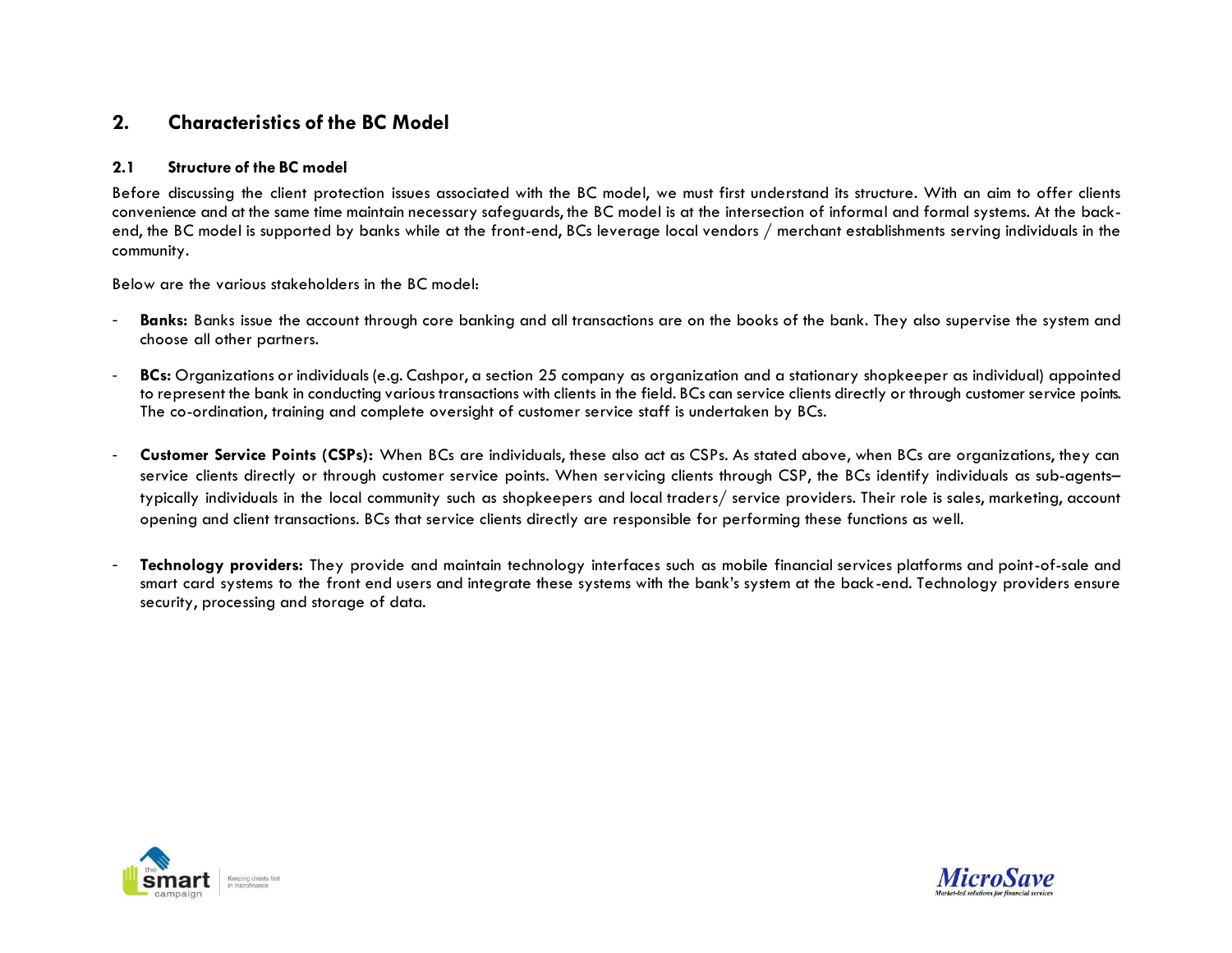

#### **Figure 1: Overview of BC Model<sup>12</sup>**

#### <span id="page-5-0"></span>**2.2 Evolution of the BC Model**

During the initial years of the BC model, the thrust of the government policy was financial inclusion through 'no-frills' savings accounts. As government regulations allowed only non-profit institutions to act as BCs until 2010, large-scale BCs were typically non-profits which were set-up by BC

<sup>12</sup> CGAP – Business Correspondents & Facilitators: Pathway to financial inclusion? A policy retreat on BC Model, 2009, organized by CGAP, RBI, Access assist and C.A.B.



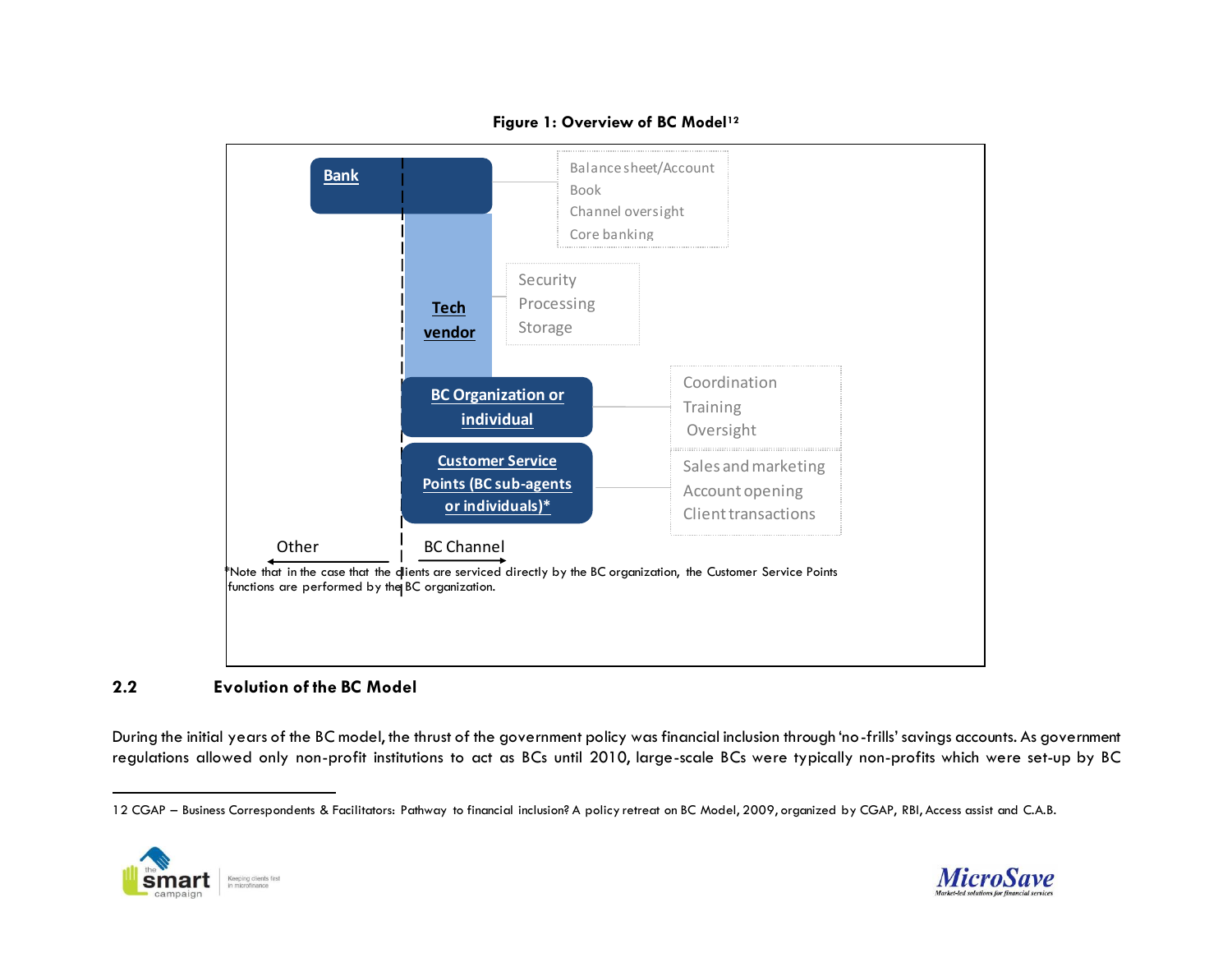technology providers. These non-profits further operated through Customer Service Points (CSPs) appointed at the field level, supported by the technology of their parent organization. The government incentivized the opening of 'no-frills' accounts or zero-balance accounts by providing banks a subsidy for every account opened. The subsidy naturally also trickled down to BCs appointed by the bank. Hence, a huge number of savings accounts were opened in the period since 2006, which reached over 100 Million accounts as of March, 2012.

However, the volume of transactions in this model has been less than satisfactory with a large portion of no-frill accounts turning dormant. Part of this underperformance was due to the unwillingness of financial institutions to offer credit through the BC model. Institutions/ NGOs who wished to offer micro-credit services did so independently, as it was more lucrative to undertake direct lending, rather than as a BC of the bank.

In 2010, the RBI allowed for-profit institutions to also act as BCs. At the same time, due to the Andhra crisis, the availability of funds (both equity and debt) to MFIs became heavily restricted. Further, the RBI imposed strict restrictions on margins and interest rates, making the direct lending model uncertain and unattractive for MFIs. In order to overcome these challenges, some institutions have decided to act as BCs of banks purely for channeling credit. In such cases, these institutions typically administer clients through their staff and do not employ CSPs. Of late in 2014, RBI has come up with the detailed regulation allowing non deposit NBFCs to also act as BCs for the Banks. As this model is still in its formative stage, oversight and involvement of banks tends to be higher in day-to-day operations.

#### <span id="page-6-0"></span>**2.3 Two main BC models: credit-led and savings-led**

Business Correspondents have been broadly classified into two models that are:

- 1. Credit-led Business Correspondent Model
- 2. Saving led Business Corresponded Model

The steps in the lending or the savings process have been identified along with their function for both models. Each step corresponds to a distinct process and describes different set of interaction between the BC and the client. Tables 1 and 2 list the six steps in the lending process of the **credit-led model** and the six steps in the saving process of the **saving-led model**.



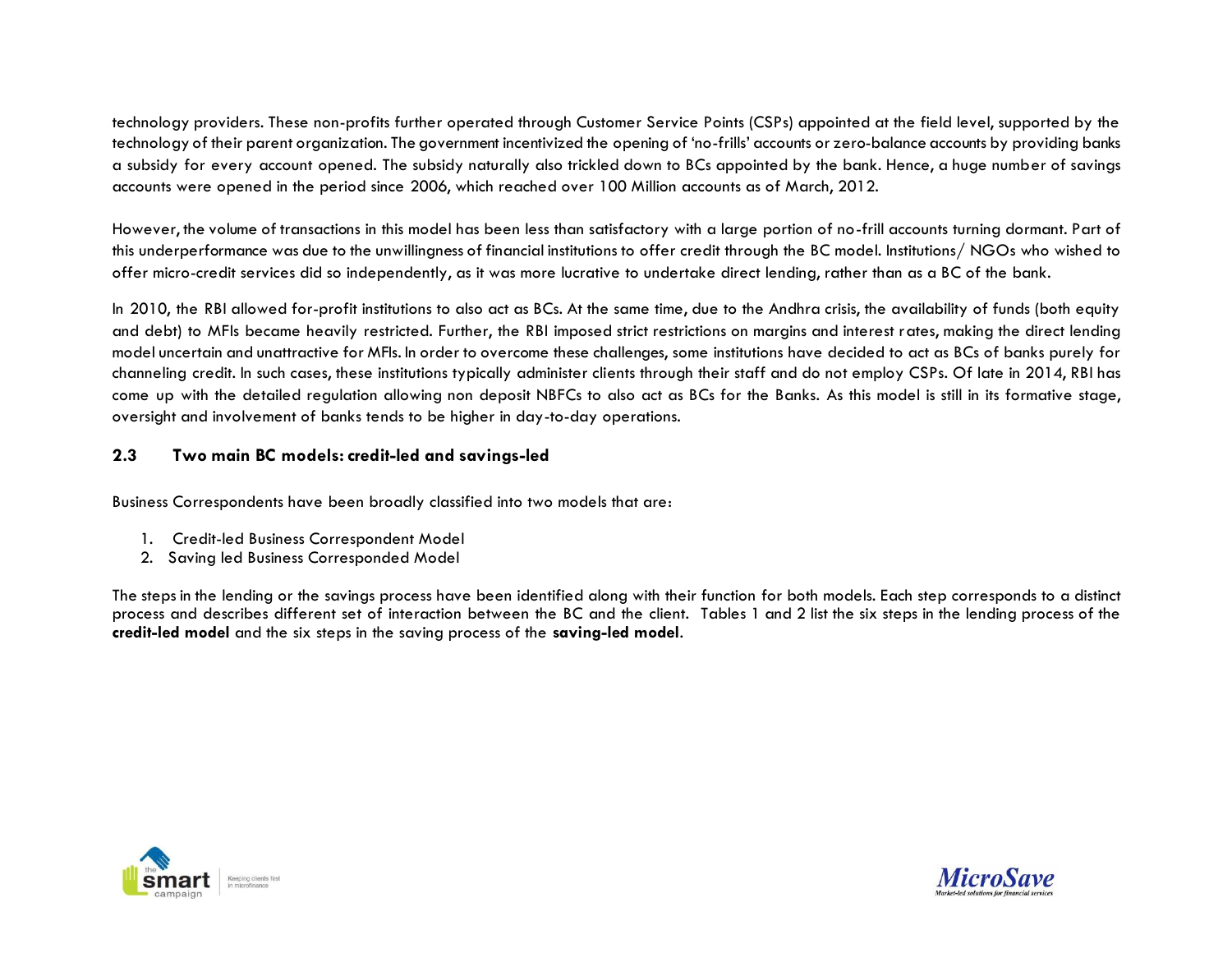#### **1. Credit-led Business Correspondent Model**

Banks lend to clients using an agent like MFI/NGO/Non-deposit taking NBFC with CSP sometimes being a technology provider. We have used the term BC and CSP (Customer Service Point) interchangeably because BC can be structured in different ways such that BC as an agent can either interact directly with the client or use sub-agent like a CSP (Customer Service Point) depending on the arrangement with the Bank it is collaborating with.

| Steps in the lending process          | <b>Function of the BC</b>                                                                                                                                                                                                                                                                                                                                                                                                             |
|---------------------------------------|---------------------------------------------------------------------------------------------------------------------------------------------------------------------------------------------------------------------------------------------------------------------------------------------------------------------------------------------------------------------------------------------------------------------------------------|
| 1. Promotion of the credit<br>product | This typically begins with sensitizing the local community through a financial literacy/awareness program and building the<br>confidence of community leaders by establishing that the services are being offered by the bank as per the service level<br>agreement (SLA) with the BC. Some marketing collateral (developed by the bank) such as flyers may be distributed.                                                           |
| 2. Group Formation                    | The BC communicates to clients on roles and responsibilities of joint-liability group members, product pricing, and the information<br>sharing and documentation required. This is undertaken entirely by the BC.                                                                                                                                                                                                                     |
| 3. Credit Appraisal                   | The BC and the bank jointly evaluate the eligibility of loan applicants by assessing their loan application forms and credit<br>histories. Typically, the bank designs the loan application and the BC is responsible for entering client details in the form and<br>making a recommendation to the bank. The bank verifies the documentation and takes a loan decision based on a credit history<br>verification and data appraisal. |
| 4. Disbursement                       | The bank approves loans and releases funds to BC for disbursement as per the service level agreement (SLA) with the BC. The BC<br>is responsible for the process of physical cash disbursement/ transfer of funds to client accounts. This is undertaken at a field<br>location or the BC's premises.                                                                                                                                 |
| 5. Repayment                          | The BC makes collections directly from clients at the centre meetings as per the service level agreement (SLA) with the Bank.                                                                                                                                                                                                                                                                                                         |
| 6. Delinquency Management             | In case of client delinquency, either the BC or the bank will pursue the client for loan repayment. Typically, the BC is made<br>responsible, but the Bank may choose to oversee the process as per the service level agreement (SLA). In the case of MFIs as BCs,<br>the bank may also stipulate a first loss default guarantee.                                                                                                     |

#### <span id="page-7-0"></span>**Table 1: Steps in the lending process and the function of the BC in the credit-led model**

#### **2. Saving led Business Corresponded Model**

Banks providing service to clients by opening bank account through an agent or intermediary like MFI/NGO/ and a non deposit taking NBFC with CSP sometimes acting as technology provider.



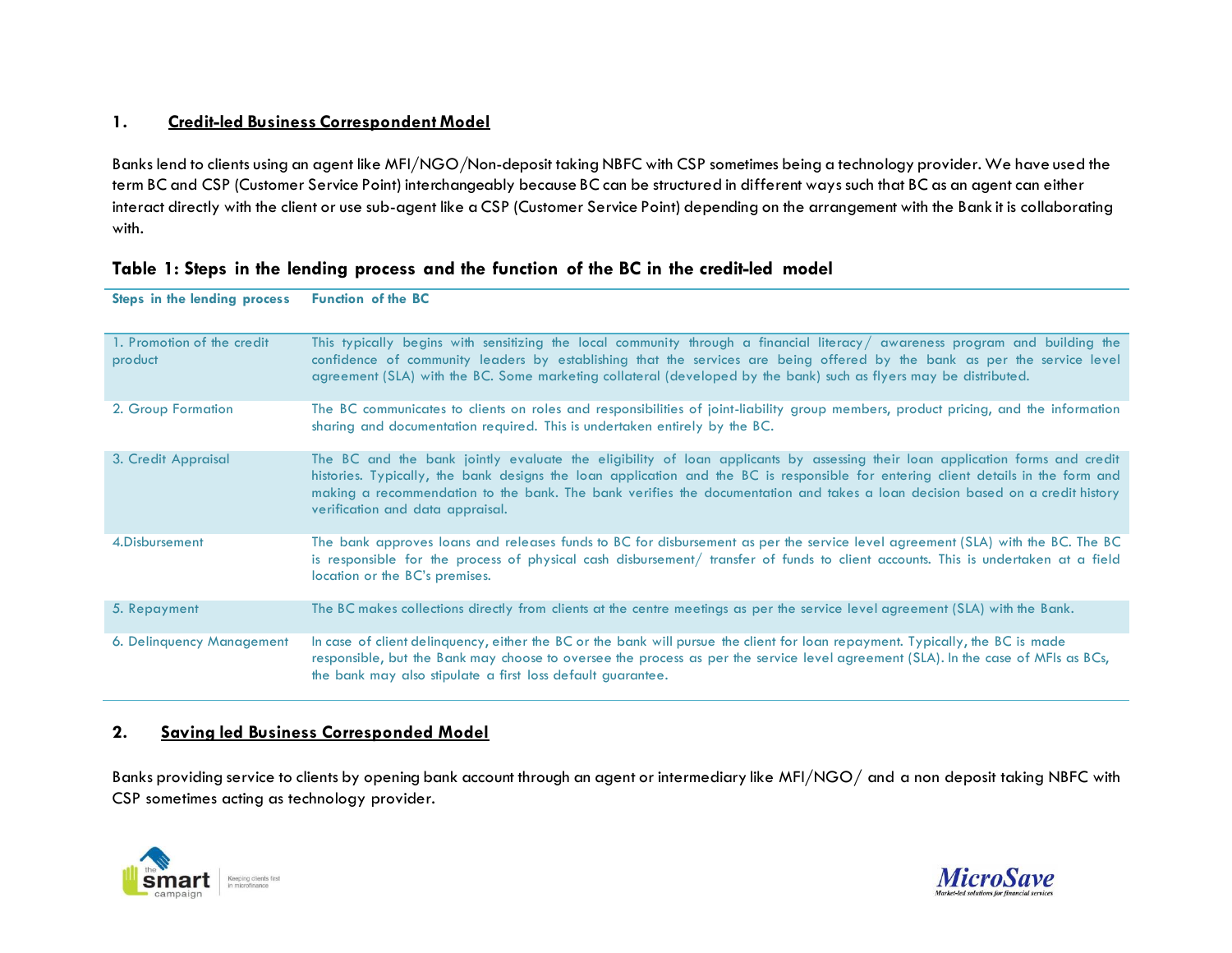| Steps in the saving process | <b>Function of the BC</b>                                                                                                                                                                                                                                                                             |
|-----------------------------|-------------------------------------------------------------------------------------------------------------------------------------------------------------------------------------------------------------------------------------------------------------------------------------------------------|
| 1. Promotion                | Introducing clients to financial services. Typically begins with sensitizing local community through a financial literacy program<br>and building the confidence of community leaders by establishing that the services are being offered by the bank. Undertaken<br>by CSP with support of BC/ Bank. |
| 2. Account Opening          | CSPs collect "Know Your Customer" (KYC) documents and take clients through the application form.                                                                                                                                                                                                      |
| 3. Form Processing          | The bank manages the process of checking documentation, creating accounts in the software system and dispatching welcome<br>kits (account no, ATM card $/$ check book $/$ accompanying documents) to clients.                                                                                         |
| 4. Deposits                 | CSPs collect deposits from clients and issue a receipt for the transaction. The transaction is updated in the bank's records as per<br>the service level agreement (SLA) between the BC and the Bank.                                                                                                 |
| 5. Withdrawal               | CSPs pay cash withdrawals to clients and to issue a receipt for the transaction. The transaction is updated in the bank's records<br>as per the service level agreement (SLA) between the BC and the Bank.                                                                                            |
| 6. Balance Update           | Banks provide clients with an updated statement on a quarterly basis (per RBI regulation). The physical delivery of the<br>statement can be routed through the CSP or the bank may do so directly.                                                                                                    |

#### <span id="page-8-0"></span>**Table 2: Steps in the saving process and the function of the BC in the savings-led model**

### <span id="page-8-1"></span>**3. Embedding Client protection in the credit-led and savings-led BC models**

The Business Correspondent (BC) model has been an appealing financial inclusion strategy to serve and service excluded segments of the population, especially those living in remote areas. Therefore, it is imperative that banks have appropriate due diligence processes in place to select and monitor their BCs, so that clients are adequately protected.

As the BC model (both credit and savings) is ready to take off in a big way, the Smart Campaign has developed guidelines to help banks and BCs identify and mitigate client protection risks, and operate in a way that protects clients. These guidelines are meant to help the various stakeholders in the BC model meet adequate standards of client protection.<sup>13</sup> The applicability of client protection principles at each step is highlighted. For each of the steps in the credit-led and savings-led model (listed in Tables 3 and 4), the tables below tool describes:

- how banks and BCs can integrate good client protection practice in its policies, and procedures;
- which Client Protection Principles (CPPs) apply; and

<sup>&</sup>lt;sup>13</sup> The seven client protection principles are: Appropriate Product Design and Delivery, Prevention of Over-Indebtedness, Transparency, Responsible Pricing, Fair and Respectful Treatment of Clients, Privacy of Client Data and Mechanisms for Complaint Resolution. For more details please refer t[o www.smartcampaign.org](http://www.smartcampaign.org/)



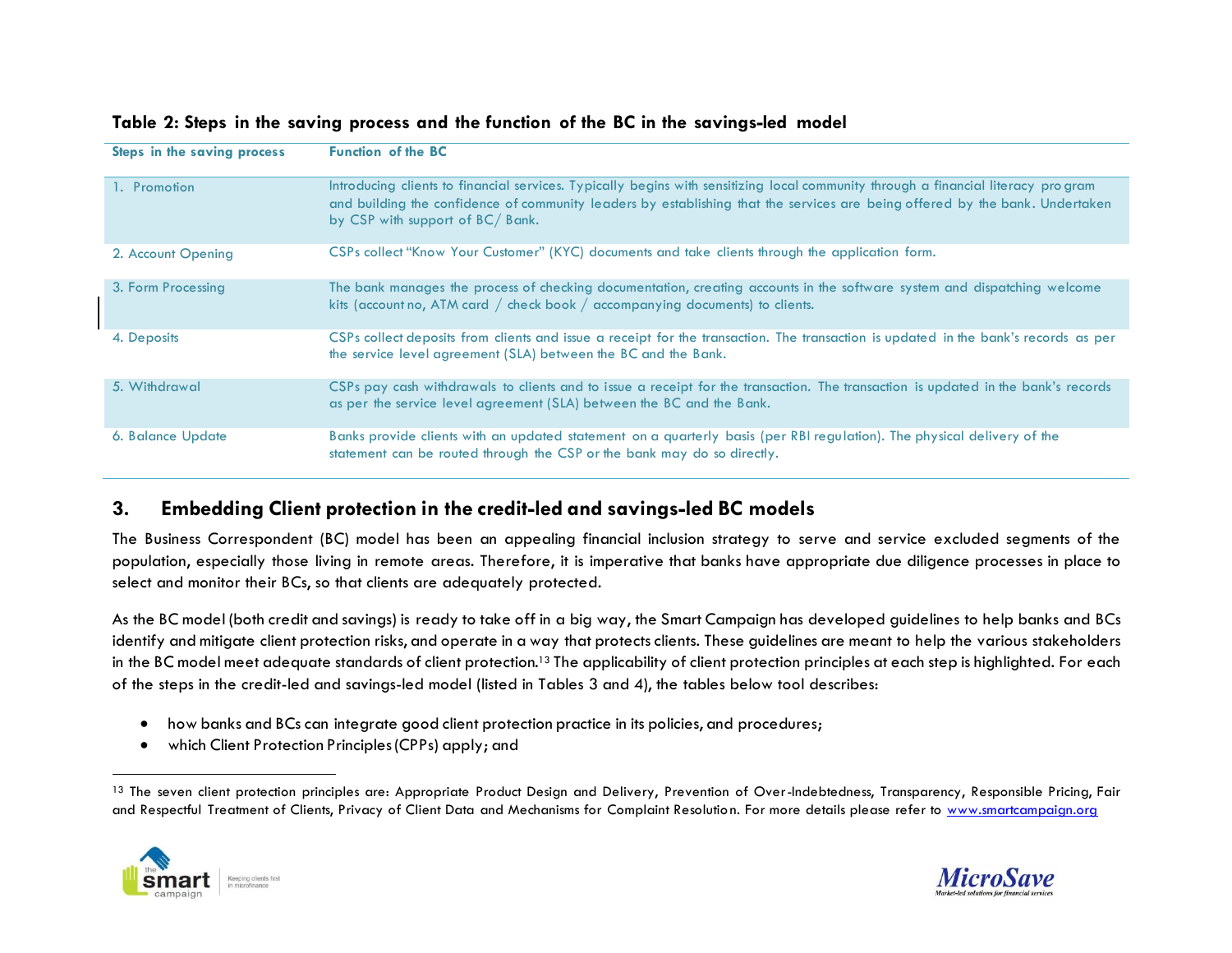the technological interventions necessary to support adequate client protection.

## <span id="page-9-0"></span>**Table 3: Client Protection in the Credit-led BC model**

|                                           | <b>Promotion</b>                                                                                                                                                                                                                                              | <b>Group Formation</b>                                                                                                                                                                                                                                                                                                                                                                                                                           | <b>Credit Appraisal</b>                                                                                                                                                                                                                                                                                                                                                                                                                                                                                                                                                                                                                                                                 |
|-------------------------------------------|---------------------------------------------------------------------------------------------------------------------------------------------------------------------------------------------------------------------------------------------------------------|--------------------------------------------------------------------------------------------------------------------------------------------------------------------------------------------------------------------------------------------------------------------------------------------------------------------------------------------------------------------------------------------------------------------------------------------------|-----------------------------------------------------------------------------------------------------------------------------------------------------------------------------------------------------------------------------------------------------------------------------------------------------------------------------------------------------------------------------------------------------------------------------------------------------------------------------------------------------------------------------------------------------------------------------------------------------------------------------------------------------------------------------------------|
| <b>Service Point (SP)</b>                 | SP <sub>1</sub>                                                                                                                                                                                                                                               | SP <sub>2</sub>                                                                                                                                                                                                                                                                                                                                                                                                                                  | SP <sub>3</sub>                                                                                                                                                                                                                                                                                                                                                                                                                                                                                                                                                                                                                                                                         |
| Good Client<br><b>Protection Policies</b> | Bank:<br>Ensure that the selection of clients is defined<br>$\overline{\phantom{a}}$<br>$\overline{\phantom{a}}$<br>$\overline{\phantom{a}}$<br>$\overline{\phantom{a}}$<br>requirements.<br>and recruitment.<br>behavior.<br>BC:<br>$\overline{\phantom{a}}$ | given area to commence BC operations after taking into consideration market saturation.<br>Disclose all pricing and product details (terms, conditions, fees and interest rates) to BC partners and in print form to clients.<br>Develop clear policy describing the process to initiate client acquisition in a given area.<br>Policy for communicating bank loan terms to end clients which include, product pricing and terms and conditions. | Develop a realistic BC selection criteria based on expansion policy, clear market entry strategy and parameters for selection of<br>Provide guidelines to BCs on target segment, process to be adopted for client acquisition with timelines and meet regulatory<br>Internal audit needs to review staff interaction with clients for fair practices and compliance with client promotion, credit appraisal<br>Code of Conduct of Bank spells out values and standard required by all staff and prohibits aggressive sales and sanctions une thical<br>Develop clear policy on credit appraisal in order to determine whether the clients can absorb and repay the loans being offered. |



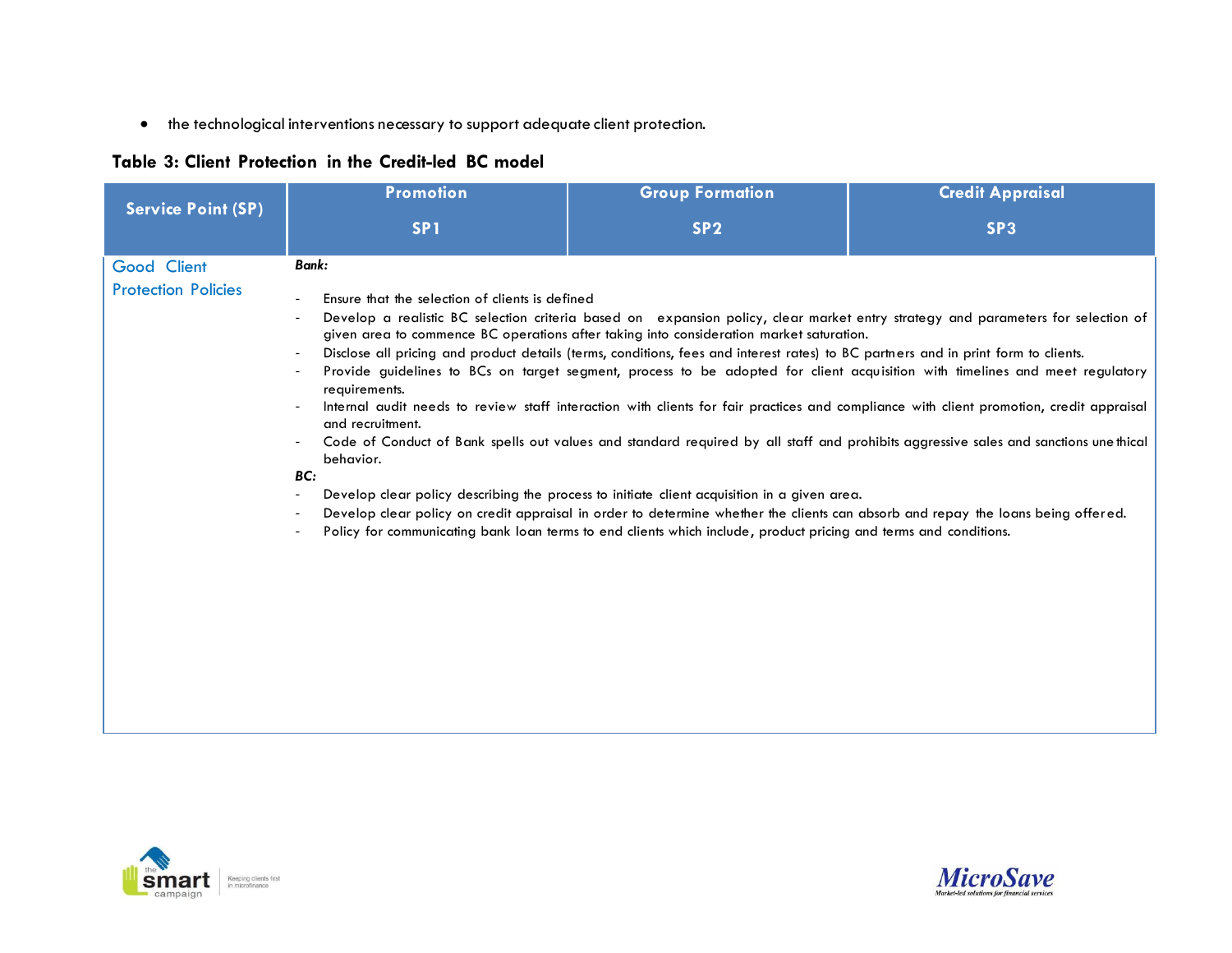| Good Client                          | <b>Bank:</b>                                                                                                                                                                                                                                                                                                                                                                                                                                                                                                                                                                                                                             | <b>Bank:</b>                                                                                                                                                                                                                                                                                                                                                                                                                                                                                                                                                                                                 | <b>Bank:</b>                                                                                                                                                                                                                                                                                                                                                                                                                                                                                                                                                                                                                                                                                                                              |
|--------------------------------------|------------------------------------------------------------------------------------------------------------------------------------------------------------------------------------------------------------------------------------------------------------------------------------------------------------------------------------------------------------------------------------------------------------------------------------------------------------------------------------------------------------------------------------------------------------------------------------------------------------------------------------------|--------------------------------------------------------------------------------------------------------------------------------------------------------------------------------------------------------------------------------------------------------------------------------------------------------------------------------------------------------------------------------------------------------------------------------------------------------------------------------------------------------------------------------------------------------------------------------------------------------------|-------------------------------------------------------------------------------------------------------------------------------------------------------------------------------------------------------------------------------------------------------------------------------------------------------------------------------------------------------------------------------------------------------------------------------------------------------------------------------------------------------------------------------------------------------------------------------------------------------------------------------------------------------------------------------------------------------------------------------------------|
| <b>Protection Practices</b>          | Monitor growth targets of BC's field<br>staff to ensure that they are realistic<br>and meet industry standards.<br>Bank staff is not pressurized to cross<br>sell other bank products and clients<br>have sufficient time to take decisions.<br>Bank staff conducts random checks of                                                                                                                                                                                                                                                                                                                                                     | Conduct random checks of group<br>formation process.<br>Ensure that BC abides by all policy<br>norms.<br>BC:<br>Communicate the following product                                                                                                                                                                                                                                                                                                                                                                                                                                                            | Design loan application forms with<br>household cash flows and household surplus.<br>Regular or random review of loan<br>application forms, to determine credit<br>worthiness of prospective new and old<br>clients.<br>Ensure that appraisal focuses on review of                                                                                                                                                                                                                                                                                                                                                                                                                                                                        |
|                                      | promotion process of BCs.                                                                                                                                                                                                                                                                                                                                                                                                                                                                                                                                                                                                                | information to clients, using language and<br>methods that clients can understand:                                                                                                                                                                                                                                                                                                                                                                                                                                                                                                                           | household surplus ratios as determined by<br>policy.                                                                                                                                                                                                                                                                                                                                                                                                                                                                                                                                                                                                                                                                                      |
|                                      | BC:<br>Communicate the following product<br>information to clients, using language and<br>methods that clients can understand:                                                                                                                                                                                                                                                                                                                                                                                                                                                                                                           | Client/ group member responsibilities<br>to all members.<br>Loan appraisal process and terms:<br>guidelines for selection of group                                                                                                                                                                                                                                                                                                                                                                                                                                                                           | Ensure that collateral policy of bank is<br>clearly communicated and followed by BC.<br>BC:                                                                                                                                                                                                                                                                                                                                                                                                                                                                                                                                                                                                                                               |
|                                      | Product offering - terms and<br>conditions.<br>Bundled products - utility, features<br>and linkages between savings and<br>credit products.<br>Pricing details, including interest rates<br>as APR, processing fees etc.<br>Eligibility for enrollment and<br>documents to be submitted.<br>Joint Liability Group concept.<br>Role of BC in facilitating bank<br>transactions.<br>No additional fee is payable than<br>those levied by the bank.<br>The avenues available for grievance<br>redressal.<br>BCs protect client data as per the<br>bank's privacy policy.<br>Ensure that the BC submit all the KYC<br>documents to the bank. | members based on over-<br>indebtedness, occupation and income<br>level.<br>Responsibilities of different<br>stakeholders (bank/BC/CSP) and<br>timelines for entire credit processes<br>such as, from group meeting to<br>repayment and the closure of loan.<br>Steps to be taken in case of non-<br>repayment by a group member,<br>quarrels between the group and<br>complaints from clients.<br>Credit bureau checks and other client<br>data sharing arrangements (if any).<br>Educate groups on consequences of<br>over indebtedness.<br>Explain the process of loan recovery<br>in case of delinquency. | Ensure group participation in loan<br>approval process.<br>Conduct clients capacity to pay analysis<br>based on a calculation of client's assets,<br>liabilities and household surplus.<br>Collect data on other loans clients may<br>have, through home visit, credit bureau<br>checks or informal exchange.<br>Explain to groups about credit bureau<br>checks.<br>Determine debt guidelines on the basis of<br>geographic area, business sector and<br>other relevant factors.<br>Consider limits on amount clients must pay<br>when a group member is in default. This<br>could be a percentage of the original loan<br>amount.<br>Conduct loan utilization check.<br>If loan is rejected, inform client(s) as to the<br>$reach(s)$ . |
| <b>Technological</b><br>intervention |                                                                                                                                                                                                                                                                                                                                                                                                                                                                                                                                                                                                                                          |                                                                                                                                                                                                                                                                                                                                                                                                                                                                                                                                                                                                              | Compatibility of IT or MIS system to<br>conduct Credit Bureau checks.                                                                                                                                                                                                                                                                                                                                                                                                                                                                                                                                                                                                                                                                     |



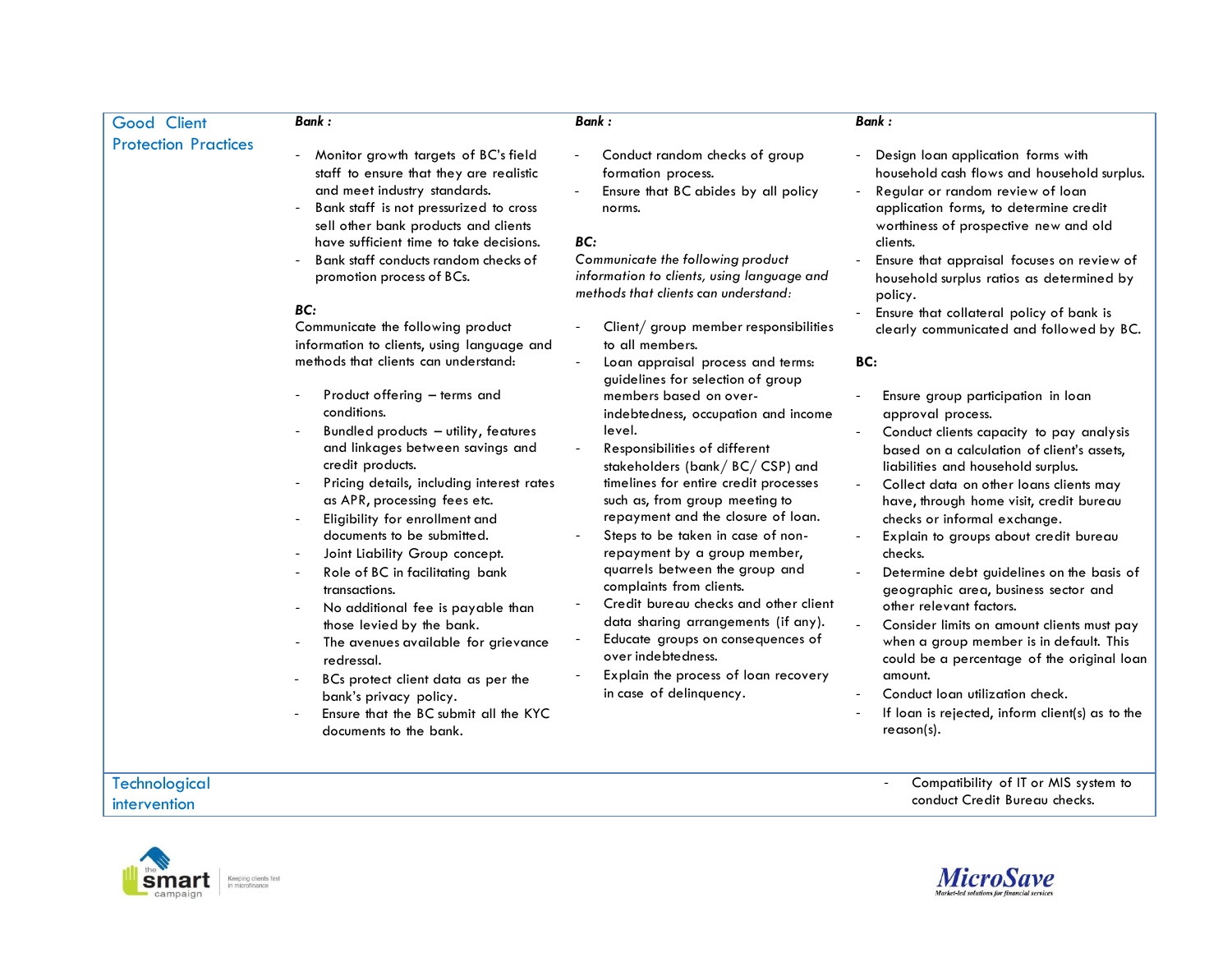|                                        |                                                                                                                                                                                                                      |                                                                                                                                                                                                                                                                                                           | IT systems and policies in place to<br>$\overline{\phantom{a}}$<br>protect client data stored<br>electronically.                                                                                                                                                                      |
|----------------------------------------|----------------------------------------------------------------------------------------------------------------------------------------------------------------------------------------------------------------------|-----------------------------------------------------------------------------------------------------------------------------------------------------------------------------------------------------------------------------------------------------------------------------------------------------------|---------------------------------------------------------------------------------------------------------------------------------------------------------------------------------------------------------------------------------------------------------------------------------------|
| <b>Client Protection</b><br>Principles | Appropriate product design and<br>delivery<br>Avoidance of over-indebtedness<br>Transparency<br>$\overline{\phantom{a}}$<br>Privacy of Client Data<br>$\overline{\phantom{a}}$<br>Mechanism for Complaint Resolution | Avoidance of over-indebtedness<br>$\overline{\phantom{a}}$<br>Transparency<br>$\overline{\phantom{0}}$<br>Fair and respectful treatment of<br>$\overline{\phantom{0}}$<br>clients<br>Privacy of client data<br>$\overline{\phantom{a}}$<br>Mechanism for Complaint Resolution<br>$\overline{\phantom{a}}$ | Appropriate product design and<br>delivery<br>Transparency<br>$\overline{\phantom{a}}$<br>Avoidance of over-indebtedness<br>$\overline{\phantom{0}}$<br>Fair and respectful treatment of<br>$\overline{\phantom{a}}$<br>clients<br>Privacy of client data<br>$\overline{\phantom{0}}$ |

| <b>Step</b>                                       | <b>Disbursement</b><br>SP4                                                                                                                                                                                                                                                                                                                                                                                                                                                                                                                                                                                                                                                                                                                                                                                                                                                     | Repayment<br>SP <sub>5</sub>                                                                                                                                                                                                                                                                                                                                                                                                                                                                                                                                                                                                                                                                                                                                                         | <b>Delinquency Management</b><br>SP <sub>5</sub>                                                                                            |
|---------------------------------------------------|--------------------------------------------------------------------------------------------------------------------------------------------------------------------------------------------------------------------------------------------------------------------------------------------------------------------------------------------------------------------------------------------------------------------------------------------------------------------------------------------------------------------------------------------------------------------------------------------------------------------------------------------------------------------------------------------------------------------------------------------------------------------------------------------------------------------------------------------------------------------------------|--------------------------------------------------------------------------------------------------------------------------------------------------------------------------------------------------------------------------------------------------------------------------------------------------------------------------------------------------------------------------------------------------------------------------------------------------------------------------------------------------------------------------------------------------------------------------------------------------------------------------------------------------------------------------------------------------------------------------------------------------------------------------------------|---------------------------------------------------------------------------------------------------------------------------------------------|
| <b>Good Client</b><br><b>Protection Policies</b>  | Bank:<br>Disbursement documents comply with local regulatory requirements.<br>$\overline{\phantom{a}}$<br>Staff evaluation includes quality of interaction with clients.<br>$\overline{\phantom{a}}$<br>delinquency.<br>$\overline{\phantom{a}}$<br>$\overline{\phantom{a}}$<br>$\overline{\phantom{a}}$<br>Engage with BC in developing escalation matrix.<br>BC:<br>Define acknowledgements or receipts to be provided to clients at each stage.<br>$\overline{\phantom{a}}$<br>$\overline{\phantom{a}}$<br>BC staff is trained on handling complaints.<br>$\overline{\phantom{a}}$<br>Clients receive copies/duplicates of any and all signed documents.<br>$\overline{\phantom{a}}$<br>Regular sample checks of defaulting clients through an audit process.<br>$\overline{\phantom{a}}$<br>Defines quidelines for staff treatment of clients.<br>$\overline{\phantom{a}}$ | Set policies that clearly emphasize on client complaints being taken seriously, investigated and resolved in a timely manner.<br>Ensure that incentive structures do not create excessive pressure on BC to ensure 100% collections.<br>Ensure that Bank Code of Conduct is adhered at field level by BC and clients are treated respectfully.<br>Ensure that agreement for penalization of BC for PAR is balanced and not excessive.<br>Have a list of unacceptable collection practices (e.g., show no disrespect to clients, etc.) and penalty linked to it.<br>Has a staff induction policy in place with details of trainings to be undergone before deployment in field operations.<br>Has an escalation matrix for collections process with effective supervisory mechanisms. | Establish clear responsibilities (for loan officers/staff at BC) delineated in terms of disbursement and collections, including the case of |
| <b>Good Client</b><br><b>Protection Practices</b> | Bank:                                                                                                                                                                                                                                                                                                                                                                                                                                                                                                                                                                                                                                                                                                                                                                                                                                                                          | Bank:                                                                                                                                                                                                                                                                                                                                                                                                                                                                                                                                                                                                                                                                                                                                                                                | Bank:                                                                                                                                       |



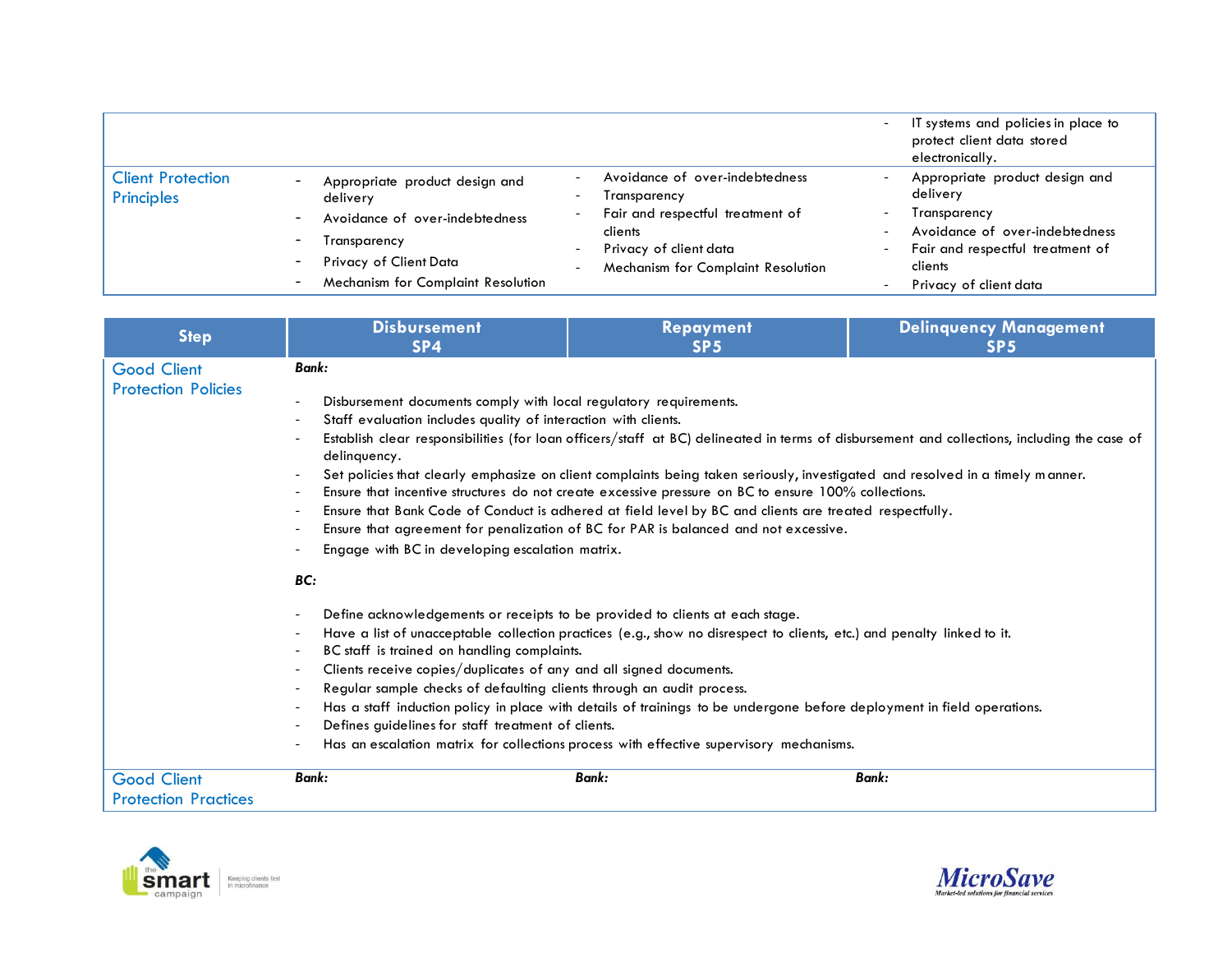| Technological            | Ensure that the disbursement kit<br>delivered to BC is complete with the<br>loan card, receipts and other<br>documentation.<br>Ensure consistency in documents used<br>across all BCs. Train all BC staff on<br>key documents.<br>Promote BC's to educate clients<br>during disbursements.<br>Internal audit to conduct random<br>checks of disbursement process.<br>BC:<br>Communicate through the contracts<br>reflecting that the bank is wholly<br>responsible for any act of omission or<br>commission on the part of the BC.<br>Explain all costs. Advise clients not to<br>pay additional fees or commissions to<br>staff, beyond what is explained in<br>disbursement speech.<br>If group shares liability, explain that<br>group guarantee process and if loans<br>are collateralized then explain the<br>bank collateral policy.<br>Summarize undertaking responsibility<br>of clients applicable due signing of<br>loan documentation.<br>Communicate importance of privacy<br>of details printed on loan card.<br>Acknowledge all transactions with an<br>electronic or physical receipt.<br>Supports detailed amortization | BC:<br>$\sim$ | Regularly monitor repayments and<br>follow-up with BC in case of any<br>anomalies.<br>Obtain client authorization in case of<br>automatic transfer.<br>Ensure that BC's monitor portfolio<br>quality regularly.<br>In case of third party agents banks<br>need to put up their information on<br>website and all branches.<br>Provide a receipt for all transactions.<br>Inform clients in case of account<br>deductions/ transfer.<br>Update the banks on collections.<br>Collect money publicly and<br>transparently.<br>Ensure internal auditor visits collection<br>meetings.<br>If third party collection agents, ensure<br>that they adhere to code of conduct.<br>Prevent fraud/misappropriation, theft<br>by setting cash limits on collections.<br>Technology ensures very transaction is | BC: | Staff supports BC in case of follow-up<br>with defaulting clients.<br>Internal audit team to ensure that<br>collection practice is followed as per the<br>escalation matrix.<br>Bank to emphasize on maintaining<br>decency and decorum while handling<br>overdue collections.<br>Internal audit to review BC staff and client<br>interaction during management overdue<br>collection visits.<br>Regularly update banks on status of<br>defaulting clients.<br>Follow escalation matrix -engage with<br>client and group in resolving problem,<br>engage with important stakeholders like<br>center leaders, village leaders.<br>Prohibit staff and group leaders from use<br>of force, coercion, humiliation etc.,<br>For non willful defaulters consider<br>restructuring with bank staff.<br>Consider referring clients with repayment<br>difficulties to a counseling center.<br>Recover practices monitored by branch<br>manager and internal auditor.<br>Ensure clients understand penalties,<br>additional charges and adjustments.<br>MIS should automatically reflect |
|--------------------------|-----------------------------------------------------------------------------------------------------------------------------------------------------------------------------------------------------------------------------------------------------------------------------------------------------------------------------------------------------------------------------------------------------------------------------------------------------------------------------------------------------------------------------------------------------------------------------------------------------------------------------------------------------------------------------------------------------------------------------------------------------------------------------------------------------------------------------------------------------------------------------------------------------------------------------------------------------------------------------------------------------------------------------------------------------------------------------------------------------------------------------------------|---------------|----------------------------------------------------------------------------------------------------------------------------------------------------------------------------------------------------------------------------------------------------------------------------------------------------------------------------------------------------------------------------------------------------------------------------------------------------------------------------------------------------------------------------------------------------------------------------------------------------------------------------------------------------------------------------------------------------------------------------------------------------------------------------------------------------|-----|--------------------------------------------------------------------------------------------------------------------------------------------------------------------------------------------------------------------------------------------------------------------------------------------------------------------------------------------------------------------------------------------------------------------------------------------------------------------------------------------------------------------------------------------------------------------------------------------------------------------------------------------------------------------------------------------------------------------------------------------------------------------------------------------------------------------------------------------------------------------------------------------------------------------------------------------------------------------------------------------------------------------------------------------------------------------------------|
| intervention             | schedule, has provision to compute<br>APR/EIR, has features to provide<br>clients a summary of fees and<br>charges linked to different products.                                                                                                                                                                                                                                                                                                                                                                                                                                                                                                                                                                                                                                                                                                                                                                                                                                                                                                                                                                                        |               | accompanied with a receipt, provide<br>SMS on debit/ credit to accounts.                                                                                                                                                                                                                                                                                                                                                                                                                                                                                                                                                                                                                                                                                                                           |     | adjustment of security deposit money if<br>any.                                                                                                                                                                                                                                                                                                                                                                                                                                                                                                                                                                                                                                                                                                                                                                                                                                                                                                                                                                                                                                |
| <b>Client Protection</b> | Transparency                                                                                                                                                                                                                                                                                                                                                                                                                                                                                                                                                                                                                                                                                                                                                                                                                                                                                                                                                                                                                                                                                                                            |               | Transparency                                                                                                                                                                                                                                                                                                                                                                                                                                                                                                                                                                                                                                                                                                                                                                                       |     | Prevention of over-indebtedness                                                                                                                                                                                                                                                                                                                                                                                                                                                                                                                                                                                                                                                                                                                                                                                                                                                                                                                                                                                                                                                |
|                          |                                                                                                                                                                                                                                                                                                                                                                                                                                                                                                                                                                                                                                                                                                                                                                                                                                                                                                                                                                                                                                                                                                                                         |               |                                                                                                                                                                                                                                                                                                                                                                                                                                                                                                                                                                                                                                                                                                                                                                                                    |     |                                                                                                                                                                                                                                                                                                                                                                                                                                                                                                                                                                                                                                                                                                                                                                                                                                                                                                                                                                                                                                                                                |



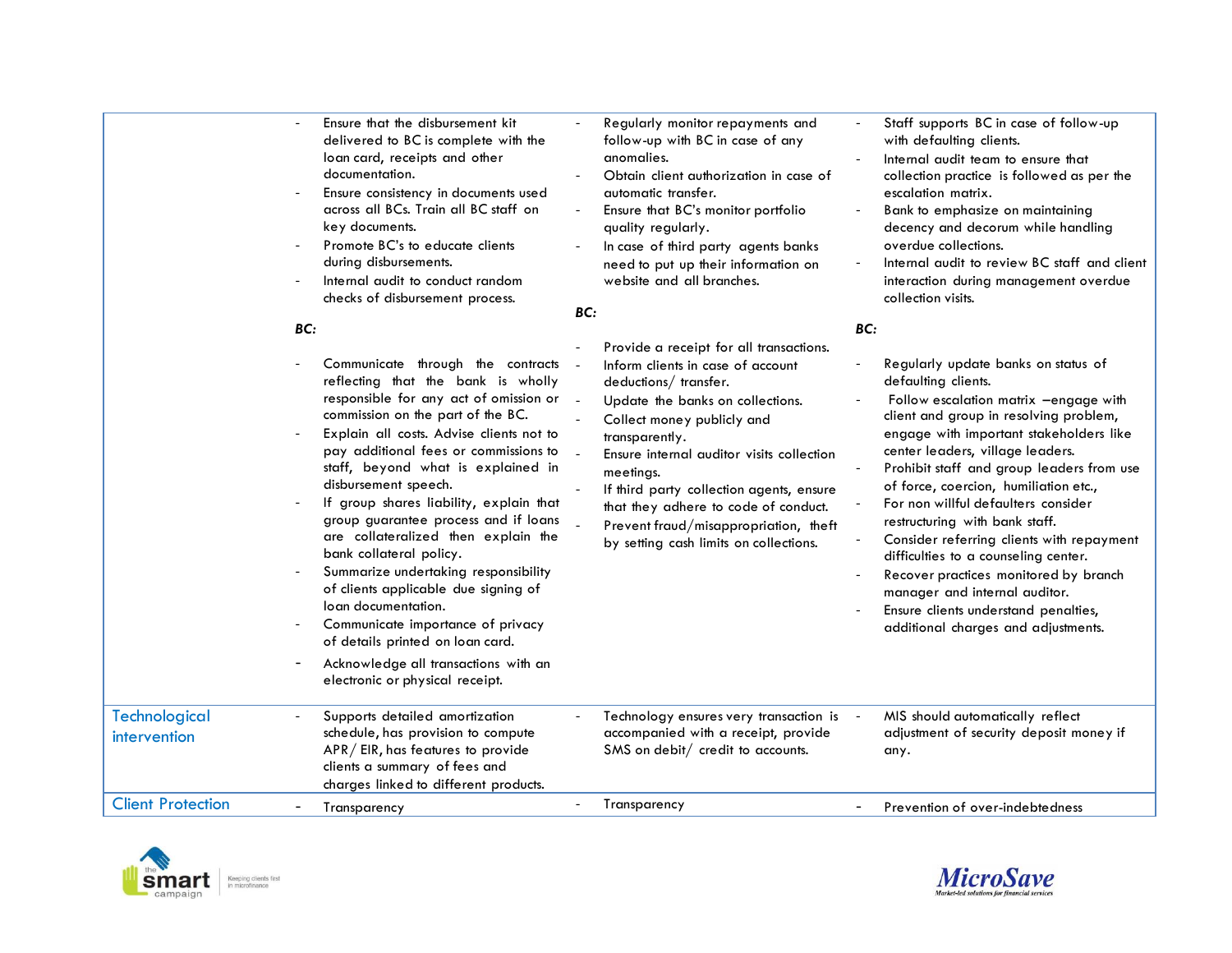| Principles | Fair & Respectful treatment of clients<br>- Privacy of client data | Fair & Respectful treatment of clients<br><b>Complaint Resolution Mechanisms</b> | Fair & Respectful treatment of clients<br>- Complaint Resolution Mechanisms |
|------------|--------------------------------------------------------------------|----------------------------------------------------------------------------------|-----------------------------------------------------------------------------|
|            | - Complaint Resolution Mechanisms                                  |                                                                                  |                                                                             |

#### <span id="page-13-0"></span>**Table 4: Client protection in the Savings-Led BC model**

| <b>Service Point</b>                                | <b>Promotion</b><br>SP <sub>1</sub>                                                                                                                                                                                                                                                                                                                                                                                                                                                                                                                                                                                                                                                                                                                                                                                                                                                                                                                                                                                                                                                                                                                                                                                                                                            | <b>Account Opening</b><br>SP <sub>2</sub> | <b>Documentation/Form Processing</b><br>SP <sub>3</sub> |
|-----------------------------------------------------|--------------------------------------------------------------------------------------------------------------------------------------------------------------------------------------------------------------------------------------------------------------------------------------------------------------------------------------------------------------------------------------------------------------------------------------------------------------------------------------------------------------------------------------------------------------------------------------------------------------------------------------------------------------------------------------------------------------------------------------------------------------------------------------------------------------------------------------------------------------------------------------------------------------------------------------------------------------------------------------------------------------------------------------------------------------------------------------------------------------------------------------------------------------------------------------------------------------------------------------------------------------------------------|-------------------------------------------|---------------------------------------------------------|
| <b>Good Client</b><br>Protection<br><b>Policies</b> | Bank:<br>Has a policy and clear guidelines on selection of BCs<br>Product policy takes into account literacy levels and needs of target clients.<br>All documentation has pricing details included.<br>Policy complies with all legal requirements for product offering, marketing of financial services.<br>Internal auditor checks BC staff interaction with clients for ethical behavior and compliance with recruitment polices.<br>Staff is trained in data management.<br>All agreements/contracts with the customers need to clearly specify the banks responsibility to customers for acts of omission or commission by<br>BC <sup>14</sup><br>Policy by banks on preservation and protection of the security and confidentiality of customer information in the custody or possession of BC.<br>15<br><b>BCs</b><br>Well-defined policy on due diligence to be conducted prior to appointing a CSP<br>Training program on products and processes for all CSPs inducted<br>Plan for refresher training and monitoring of business.<br>Policies to train CSPs to communicate with clients in local language, using clear terms that client can understand.<br>Ensure clear communication to clients about the interest rates and other fees requirement from the Banks. |                                           |                                                         |
|                                                     | Usage of printed written material about the banks savings product.<br>Institution policy dictates how CSPs maintain security and privacy of client data.                                                                                                                                                                                                                                                                                                                                                                                                                                                                                                                                                                                                                                                                                                                                                                                                                                                                                                                                                                                                                                                                                                                       |                                           |                                                         |

 $\overline{a}$ <sup>14</sup> RBI/2010-11/217, DBOD.No.BL.BC.43 /22.01.009/2010-11

<sup>15</sup> RBI/2010-11/217, DBOD.No.BL.BC.43 /22.01.009/2010-11



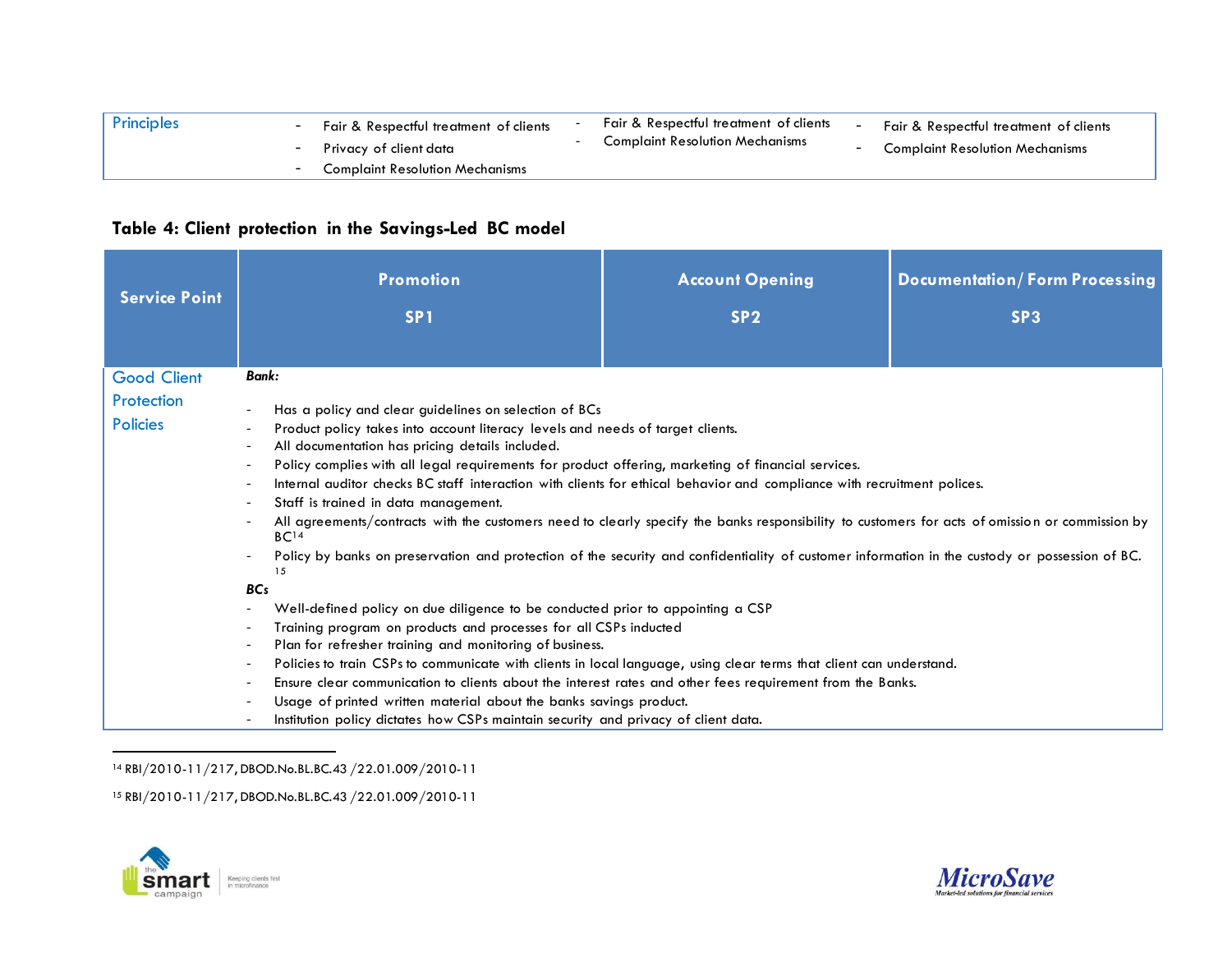- For any query/question direct the client to the toll free number or complaint handling cell.

| Good Client                    | <b>Bank:</b>                                                                                                                                                                                                                                                                                                                                                                                                                                                                                                                                                        | BC/Bank: <sup>16</sup>                                                                                                                                                                                                                                                                                                                                                      | <b>BC/Bank</b>                                                                                                                                                                                                                                                              |
|--------------------------------|---------------------------------------------------------------------------------------------------------------------------------------------------------------------------------------------------------------------------------------------------------------------------------------------------------------------------------------------------------------------------------------------------------------------------------------------------------------------------------------------------------------------------------------------------------------------|-----------------------------------------------------------------------------------------------------------------------------------------------------------------------------------------------------------------------------------------------------------------------------------------------------------------------------------------------------------------------------|-----------------------------------------------------------------------------------------------------------------------------------------------------------------------------------------------------------------------------------------------------------------------------|
| Protection<br><b>Practices</b> | Bank officials need to introduce the retail outlet/sub-<br>agent of the BC personally to the members of public by<br>in the presence of village elders and government<br>functionaries in a public meeting so that there is no<br>misrepresentation/impersonation (Source: RBI refer<br>footnote, 9)<br>Provide or design with BCs printed flyers, brochures or<br>pamphlets for sharing with clients and should at the<br>minimum include basic eligibility criteria, contact<br>information of institution, instructions for registering                          | Review documentation (KYC)<br>provided by CSP/BC and<br>validates data in the account<br>opening form.<br>Train CSPs in filling the account<br>opening form and KYC<br>documentation.<br>Bank needs to satisfy itself about<br>the identity of the person,<br>address, occupation and source of                                                                             | Data entry is performed in an<br>accurate manner with security.<br>KYC and other documentation are<br>stored in a safe and protected<br>environment.<br>Issue passbooks/ welcome kit with<br>specific terms.<br>Documents to include compliant<br>feedback contact numbers. |
|                                | complaints, fees and terms and conditions.<br>Undertake (directly or through a nominee) a financial<br>literacy / education campaign.<br><b>BC/CSP</b>                                                                                                                                                                                                                                                                                                                                                                                                              | income process.<br>CSP/BC <sup>17</sup>                                                                                                                                                                                                                                                                                                                                     | CSP/BC<br>Communicate account information to<br>clients in a timely way.                                                                                                                                                                                                    |
|                                |                                                                                                                                                                                                                                                                                                                                                                                                                                                                                                                                                                     | Assist clients in order to ensure<br>that account opening form is                                                                                                                                                                                                                                                                                                           | Deliver savings welcome kit<br>(passbook, receipt of amount<br>deposited etc) and highlights terms                                                                                                                                                                          |
|                                | Appoint CSP based on thorough evaluation and ensure<br>that CSP is aligned to overall mission and vision of the<br><b>BC</b> and Bank.<br>Train CSP/BC on points to be emphasized during<br>communication.<br>Oversee placement and distribution of marketing<br>material in the community.<br>Clearly describe necessary documentation, eligibility<br>criteria, interest rates, fees for withdrawal; withdrawal<br>limits (minimum and maximum balance, use of client's<br>data communication to $CSP/BC$ ).<br>Encourage clients to raise questions and concerns | completed with accuracy.<br>Explain clients the use of KYC<br>documents, how client information<br>will be kept private and secure.<br>Communicate timelines for account<br>activation.<br>Explain the legal rights and<br>responsibilities of opening an<br>account.<br>Follow guidelines on $SP#1$ .<br>Verbally summarize any account<br>documentation, including saving | of account.<br>Ensure that all documents are<br>comprehensive and transparent.                                                                                                                                                                                              |

<sup>&</sup>lt;sup>16</sup> BC/Bank -Depending on the model these functions could be performed by either the bank or the BC.

 $17$  CSP/BC – In some models these functions could either be done at BC level or at CSP level.



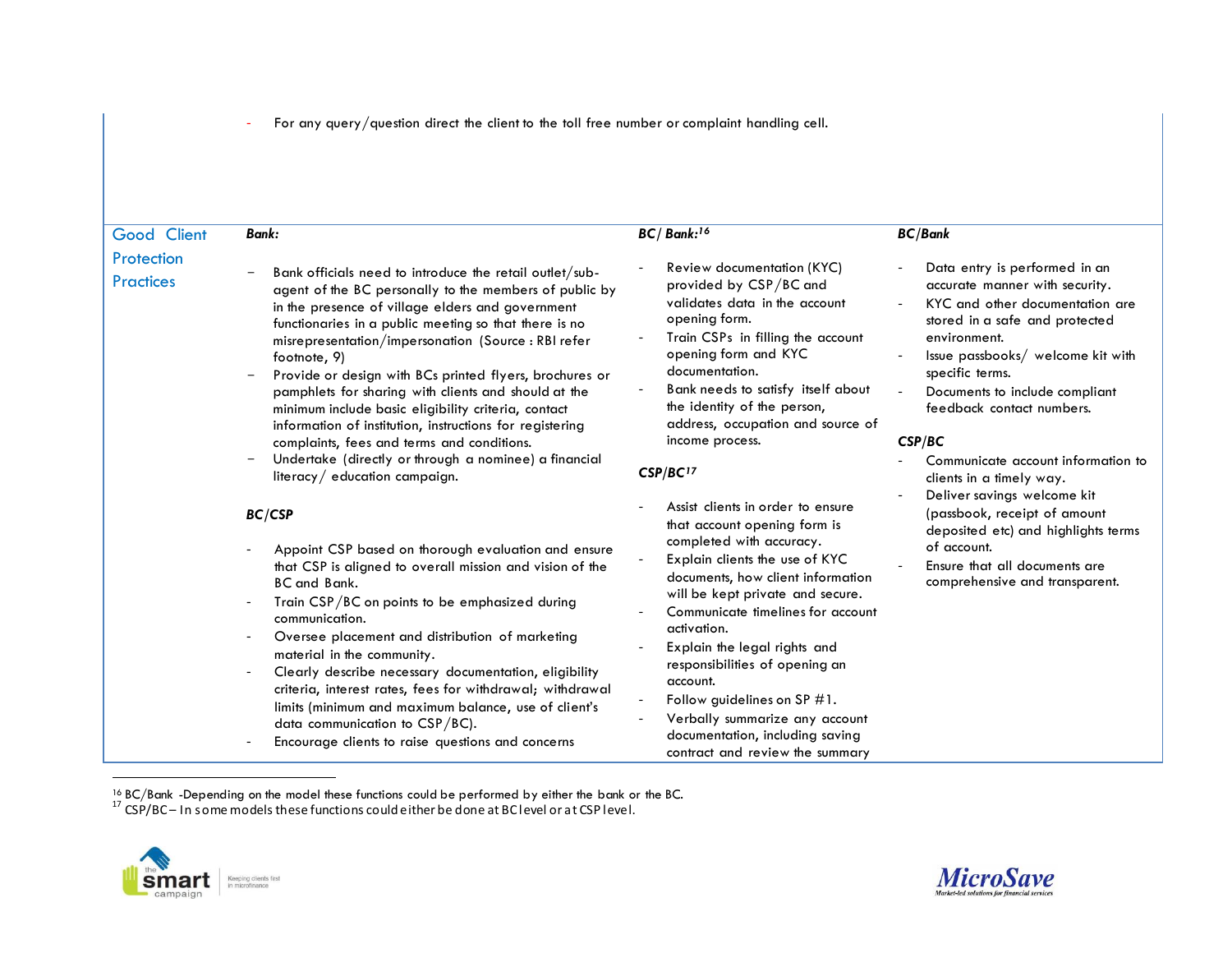|                                                  | directly to them.<br>CSP:<br>Each CSP to post a signage indicating their status as service<br>providers for the bank, name of the BC, telephone number _<br>of the base branch/controlling office of the bank and the<br>Banking Ombudsman and the fees for all services available<br>at the outlet (RBI guideline refer footnote, 9).<br>Collect documents required for account opening.<br>Communicate the product information to clients, using<br>language and methods that clients can understand.<br>Eligibility criteria for availing the products.<br>CSP should be reminded of client's rights to refuse a<br>saving product.<br>Interest payable on deposits: with details of term<br>deposits (if applicable).<br>Transaction limits – by volume and number, and fees for | information sheet with the client.<br>Remind client of any fees<br>associated with account activity<br>and minimum account balance<br>requirements.<br>Explain how to receive<br>confirmation of electronic<br>transactions.<br>Inform clients on how to contact<br>the BC/Bank if they have<br>questions or make changes to their<br>account.<br>Verbally review account<br>information before opening<br>account.<br>Ensure the client is confident to<br>raise any question/query using<br>complaint resolution mechanism. |                                                                                  |
|--------------------------------------------------|--------------------------------------------------------------------------------------------------------------------------------------------------------------------------------------------------------------------------------------------------------------------------------------------------------------------------------------------------------------------------------------------------------------------------------------------------------------------------------------------------------------------------------------------------------------------------------------------------------------------------------------------------------------------------------------------------------------------------------------------------------------------------------------|-------------------------------------------------------------------------------------------------------------------------------------------------------------------------------------------------------------------------------------------------------------------------------------------------------------------------------------------------------------------------------------------------------------------------------------------------------------------------------------------------------------------------------|----------------------------------------------------------------------------------|
|                                                  | exceeding these limits.<br>Facilities available - ATM card, cheque book, etc.<br>How to use the complaint resolution mechanism(s) with<br>Bank and BC.                                                                                                                                                                                                                                                                                                                                                                                                                                                                                                                                                                                                                               |                                                                                                                                                                                                                                                                                                                                                                                                                                                                                                                               |                                                                                  |
| <b>Technological</b><br>intervention             |                                                                                                                                                                                                                                                                                                                                                                                                                                                                                                                                                                                                                                                                                                                                                                                      |                                                                                                                                                                                                                                                                                                                                                                                                                                                                                                                               | Inform clients via SMS to confirm account<br>opening.                            |
| <b>Client</b><br>Protection<br><b>Principles</b> | Appropriate Design and Delivery<br>Transparency<br><b>Complaint Resolution Mechanisms</b><br>Fair and respectful treatment of clients.                                                                                                                                                                                                                                                                                                                                                                                                                                                                                                                                                                                                                                               | Transparency<br>Privacy of client data<br>Fair and respectful treatment of<br>clients.<br><b>Complaint Resolution Mechanisms</b>                                                                                                                                                                                                                                                                                                                                                                                              | Transparency<br>Privacy of client data<br><b>Complaint Resolution Mechanisms</b> |

| <b>Service Point</b>                             | <b>Deposits</b> | Withdrawal      | <b>Balance Update</b> |
|--------------------------------------------------|-----------------|-----------------|-----------------------|
|                                                  | SP4             | SP <sub>5</sub> | <b>SP6</b>            |
| <b>Good Client</b><br><b>Protection Policies</b> | Bank:           |                 |                       |



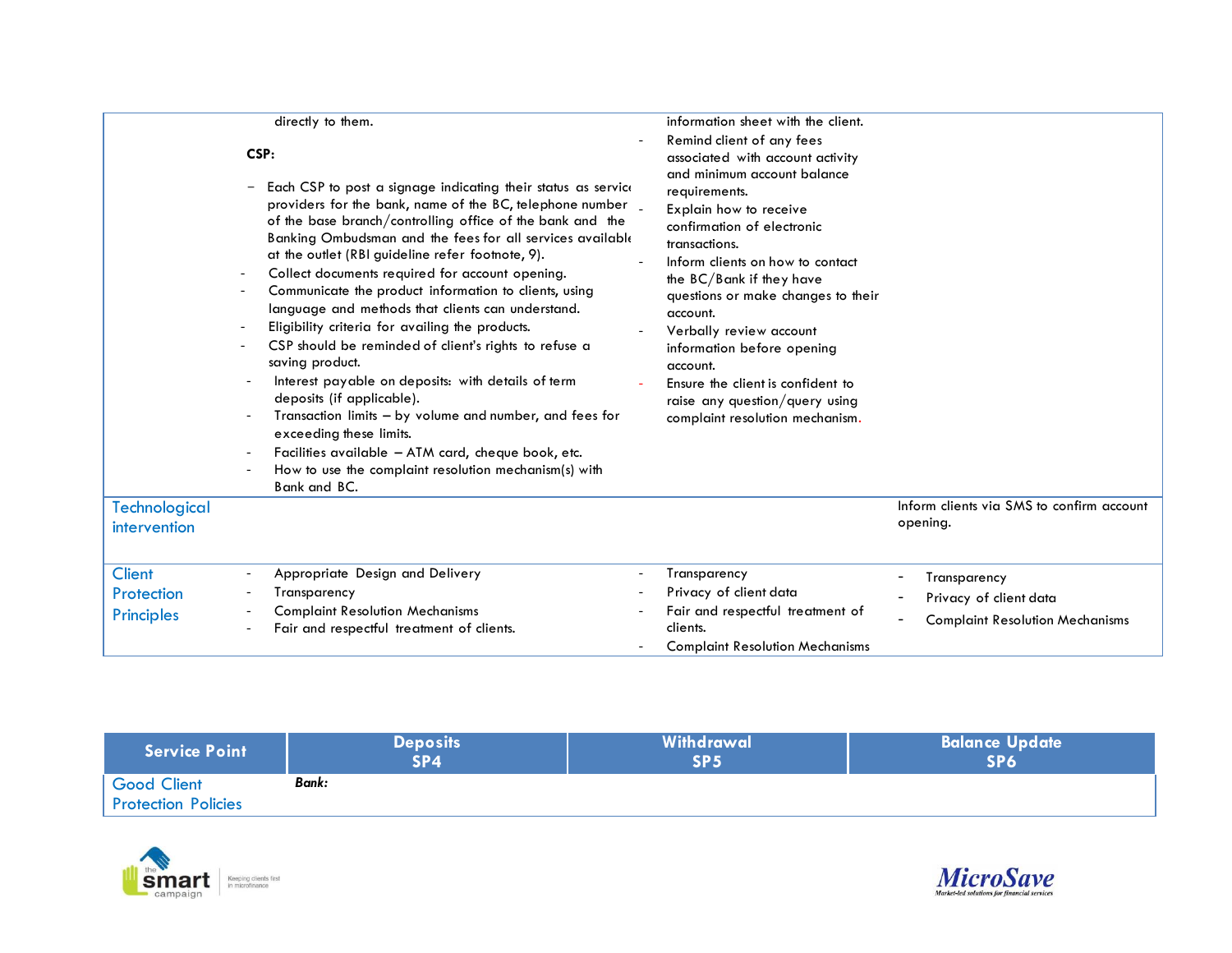|                                            | Direct BC/CSP to provide 'on-demand' transactional updates to clients.<br>Implement a policy on transaction limits (both for deposits and withdrawal) with a specific time period.<br>Set clear policies and processes describing accounting closure procedure including additional fees and the time required to liquidate<br>the account.<br>Set up suitable limits on cash holding by intermediaries as also on individual customer payment and receipt*<br>Set up a policy for a board review of BC's operations at least once every six months.<br>Interest rate information must include percentage interest rate; how it is calculated (on the basis of the original deposit or<br>compounded for interest accruals) and how often; the annual percentage yield; whether the interest rate can be changed and, if so,<br>how often.<br>Bank policy to determine the account closing procedure, including any additional fees and the time required to liquidate final<br>account balances.<br>Banks to constitute Grievance Redressal Machinery for redressing complaints about services rendered by the BCs and give wide<br>publicity about it through electronic and print media. The name and contact number of designated Grievance Redressal Officer of<br>the bank should be made known and widely publicized (RBI refer reference footnote 9)<br>BC:<br>Train all CSPs on the Bank's policies.<br>Institute all bank policies into operations of BC. |                                                                                                                                                                                                                                                                                                                                                                                              |                                                                                                                                                                                                                                                                                                                                                             |  |
|--------------------------------------------|---------------------------------------------------------------------------------------------------------------------------------------------------------------------------------------------------------------------------------------------------------------------------------------------------------------------------------------------------------------------------------------------------------------------------------------------------------------------------------------------------------------------------------------------------------------------------------------------------------------------------------------------------------------------------------------------------------------------------------------------------------------------------------------------------------------------------------------------------------------------------------------------------------------------------------------------------------------------------------------------------------------------------------------------------------------------------------------------------------------------------------------------------------------------------------------------------------------------------------------------------------------------------------------------------------------------------------------------------------------------------------------------------------------------------------------------------------------------|----------------------------------------------------------------------------------------------------------------------------------------------------------------------------------------------------------------------------------------------------------------------------------------------------------------------------------------------------------------------------------------------|-------------------------------------------------------------------------------------------------------------------------------------------------------------------------------------------------------------------------------------------------------------------------------------------------------------------------------------------------------------|--|
| Good Client<br><b>Protection Practices</b> | Bank:<br>Publicize the name and contact<br>number of designated Grievance<br>Redressal Officer of the bank.<br>CSP/BC:<br>Provide clients with a receipt for each<br>deposit on behalf of the bank.<br>Inform client about the transaction<br>limit available for the period.<br>Count deposits in front of the client                                                                                                                                                                                                                                                                                                                                                                                                                                                                                                                                                                                                                                                                                                                                                                                                                                                                                                                                                                                                                                                                                                                                              | CSP:<br>Provide clients with a receipt for each<br>withdrawal.<br>Inform client about the transaction<br>limit available for the period.<br>Verify the identity of the client<br>through use of photo, password, PIN<br>number or other means before<br>paying withdrawals.<br>Inform clients if there are any fees for<br>withdrawal.<br>Do not pressurize clients to keep<br>account open. | <b>Bank:</b><br>Provide all clients with an updated<br>statement at regular intervals that show<br>total savings and also the total annual cost<br>for maintaining each type of saving<br>account<br>CSP:<br>Provides client with an updated statement<br>of recent transactions and current balance<br>when requested by clients or on a regular<br>basis. |  |



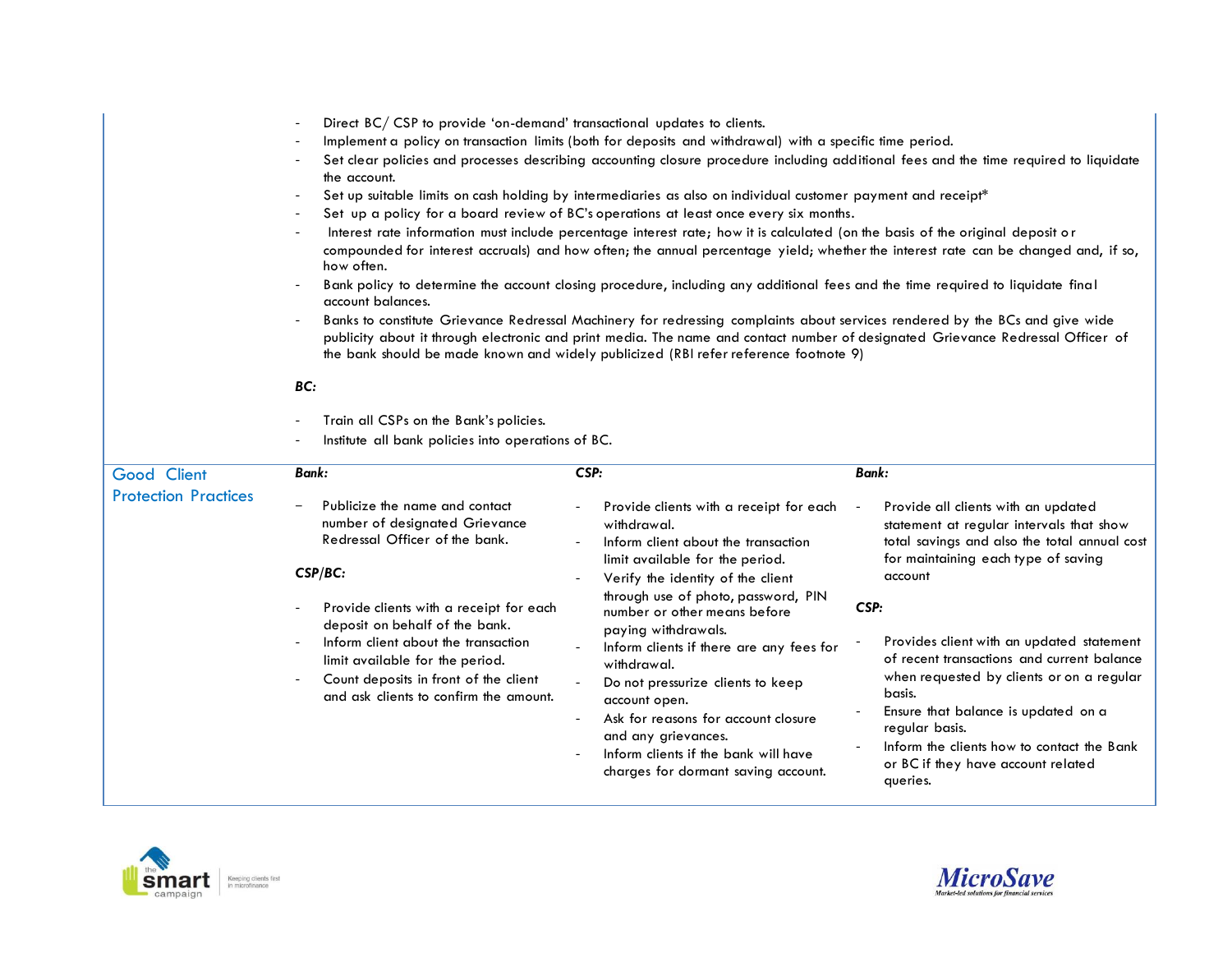| Technological<br>intervention          |                                                                                                                                                                                 | Provide transactional updates to clients via SMS.<br>Set up call centre for grievance redressal and for reaching out to clients.      |                                                                                                     |  |  |
|----------------------------------------|---------------------------------------------------------------------------------------------------------------------------------------------------------------------------------|---------------------------------------------------------------------------------------------------------------------------------------|-----------------------------------------------------------------------------------------------------|--|--|
| <b>Client Protection</b><br>Principles | $\blacksquare$<br>Transparency<br>Privacy of Client Data<br>۰<br><b>Complaint Resolution Mechanisms</b><br>$\sim 100$<br>Fair and Respectful Treatment of<br>$\sim$<br>Clients. | Transparency and<br><b>Complaint Resolution Mechanisms</b><br>Fair and Respectful Treatment of<br>$\overline{\phantom{a}}$<br>Clients | Transparency<br><b>Complaint Resolution Mechanisms</b><br>Fair and Respectful Treatment of Clients. |  |  |

The Smart Campaign hopes that the above guidelines will help all stakeholders to integrate client protection and mitigate client related risks within BC Model to some extent and pave way to more responsible financial inclusion. However, the challenge still remains on the limitation of who and how will we enforce good practices at the BC and CSP levels.

The Campaign is working on developing standards for DFS (Digital Financial Services) and this tool will be updated once the standards are finalized.